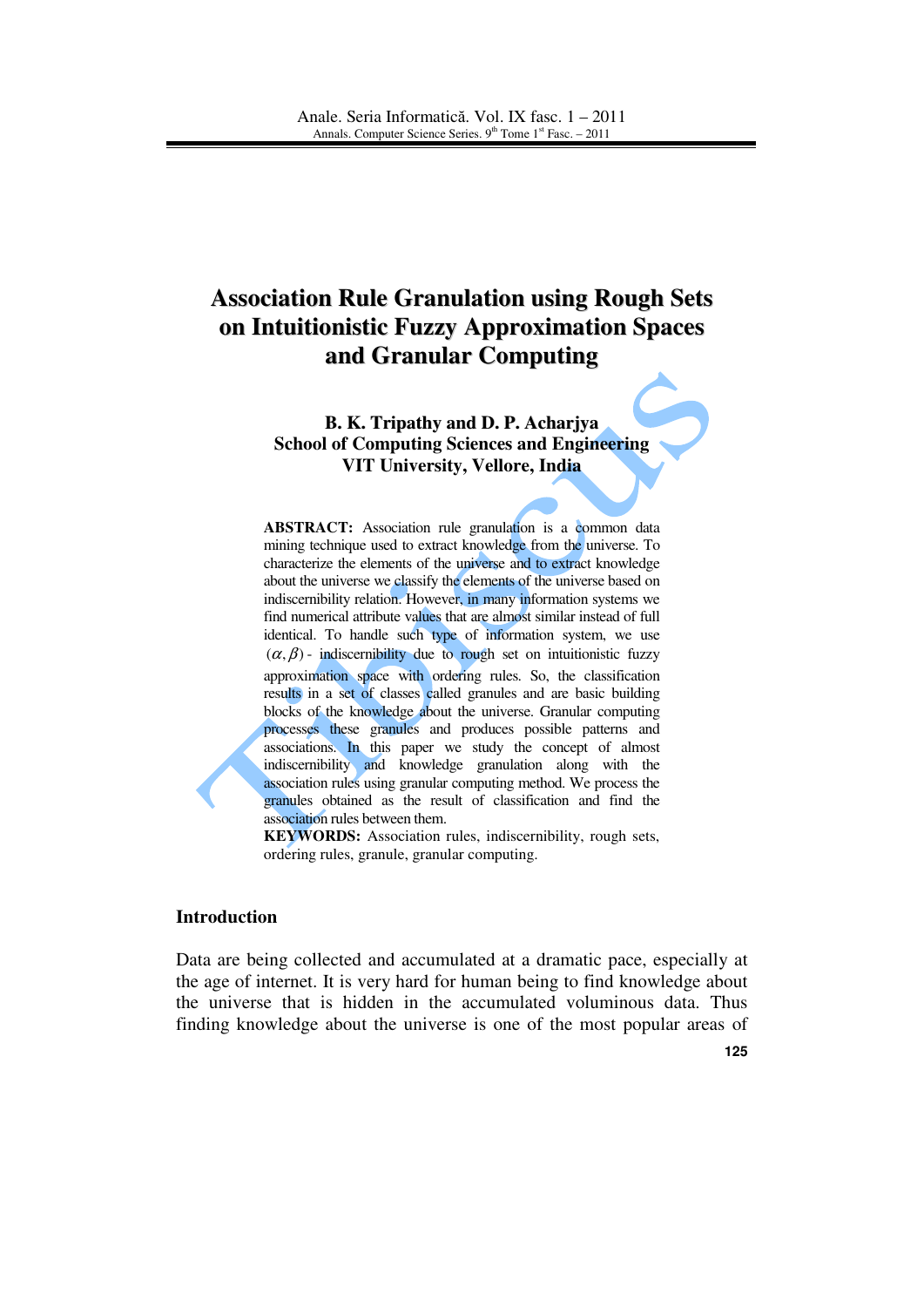recent research. Researchers proposed many methods to mine knowledge from the rapidly growing voluminous digital data. Most of our traditional tools to mine knowledge are crisp, deterministic, and precise in character. Real life situations are quite opposite to that. For a complete description of a real life system often one should require by far more detailed data than a human being could recognize simultaneously, process and understand. It leads to the extension of the concept of crisp sets so as to model imprecise data that can enhance their modeling power.

 The first notion in this direction of information granulation, by L. A. Zadeh [Zad94, Zad96a, Zad96b] is very important for logic, computer science, philosophy and others. The basic idea behind this is to process vagueness and incompleteness.

 Another approach in this direction to capture impreciseness is the notion of rough sets [Paw91, PS07a, PS07b, PS07c] introduced by Z. Pawlak. This is an effective tool for uncertainty management, and it has wide applications in artificial intelligence [DG98, SC02, JKJ06, Reb06, ZPZ06, JQ07]. In this notion it is assumed that information is associated with every object and objects can be seen through information only. Therefore, object with same information cannot be discerned and appear as same. This leads to indiscernibility of objects of the universe that form clusters of indistinguishable objects. Hence, according to rough set the information granulation is due to indiscernibility of objects caused by lack of information about them. Equivalence relation is the simplest representation of the indiscernibility and is sufficient for many real life applications [Paw98]. However, in many applications transitivity of equivalence relation is not being satisfied. Therefore, indiscernibility relation is formalized as a tolerance relation [SS96].

Universe can be considered as a large collection of objects. There is some information associated with each object. To find knowledge about the universe we need to extract some information about these objects. We can not uniquely identify some objects due to the lack of sufficient information about the objects of the universe. Therefore, we require classification of these objects into similarity classes to characterize these objects and to extract knowledge about the universe. Each class is called a granule which is a basic building block of the knowledge about the universe. The classification of the objects of the universe is done based on indiscernibility relation among the objects. It indicates that objects of a class can not discerned from one another based on available set of attributes of the objects. Creating granules from the objects of the universe as the result of the classification is called knowledge granulation (granularity of the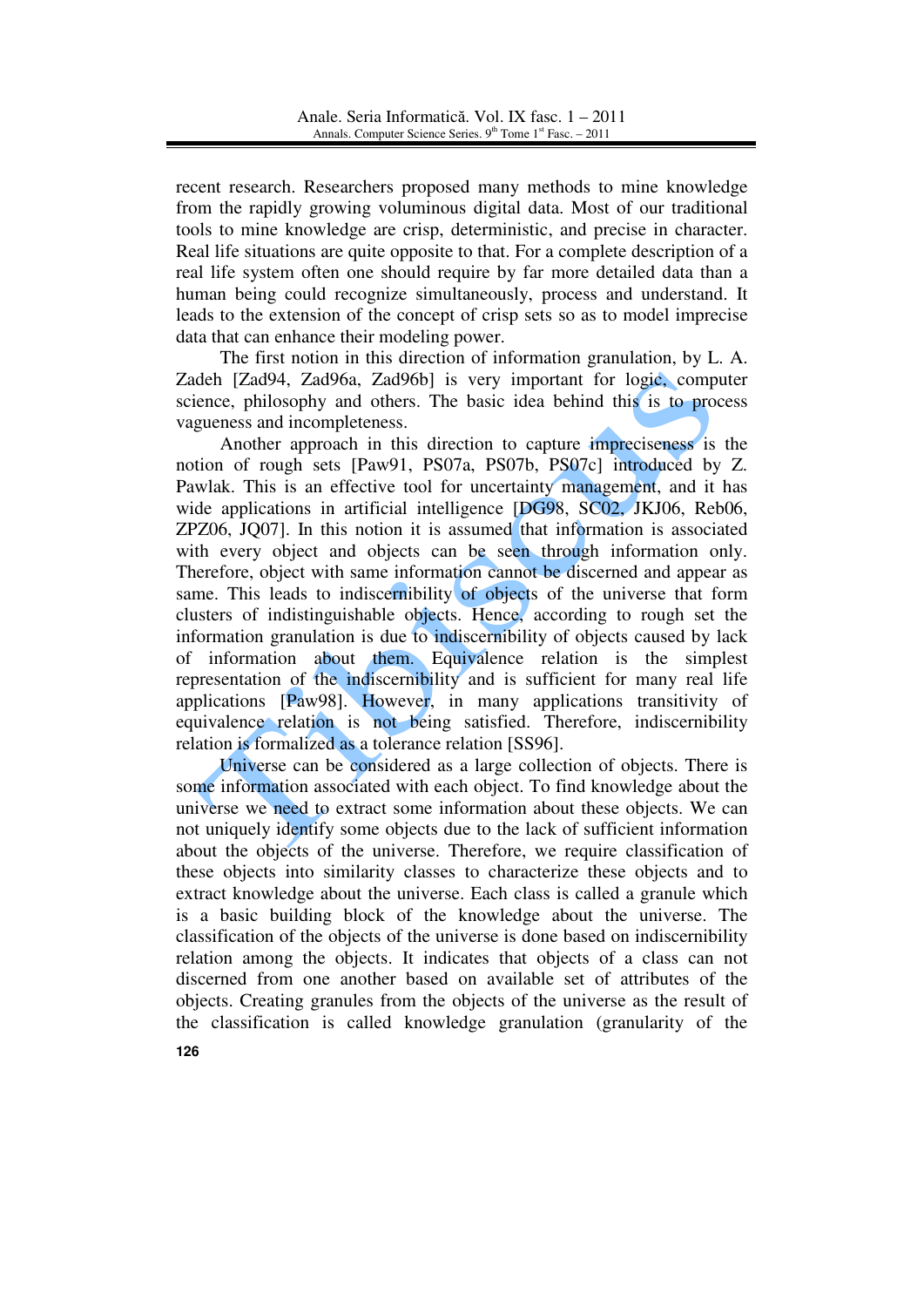knowledge). Therefore, the concept of indiscernibility is prior to the concept of granularity [Zad94, Zad96a, Zad96b, Paw98].

It is also seen that in real life data, two different objects  $\bar{x}$  and  $\bar{y}$  may have attribute values that are almost identical, if not exactly identical. It indicates that attribute values could be identical up to certain extent. We consider an information granulation where attribute values are not always quantitative, rather subjective having imprecise meanings. This indiscernibility relation on different domains of attributes is formalized as a fuzzy tolerance relation or fuzzy proximity relation [De99]. Thus from rough set on fuzzy approximation space point of view information granulation is due to almost indiscernibility relation of objects caused by insufficient information about them.

 Processing the granules to find knowledge about the universe is called granular computing. Granular computing processes these granules and produces possible patterns and associations among the attribute values of the objects of the universe. Association rule [LLT05] is a type of relationship among attribute values of the objects of the universe.

In this paper we propose an association rule granulation model that use rough set on intuitionistic fuzzy approximation spaces, ordering rules and granular computing to establish associations between the attribute values of the objects of the universe of discourse.

## **1. Rough sets on intuitionistic fuzzy approximation spaces**

Rough set on intuitionistic fuzzy approximation space is founded on the assumption that in real life applications with every object we associate some information (data, knowledge). This information is not exactly identical but almost identical. This is because objects characterized by the almost same information are almost indiscernible in the view of available information. For example, if objects are patients suffering from certain disease, symptoms of the disease form information about patients. These symptoms are almost identical rather full identical. At this point we generalize Pawlak's approach of indiscernibility [Paw98]. Keeping view to this the almost indiscernibility relation generated in this way is the mathematical basis of rough set on intuitionistic fuzzy approximation space.

 Any set of all almost indiscernible objects is called an elementary concept, and forms a granule (atom) of knowledge about the universe. To decide amount of identity between two attribute values, we use intuitionistic fuzzy proximity relation on each domain of attributes. This domain of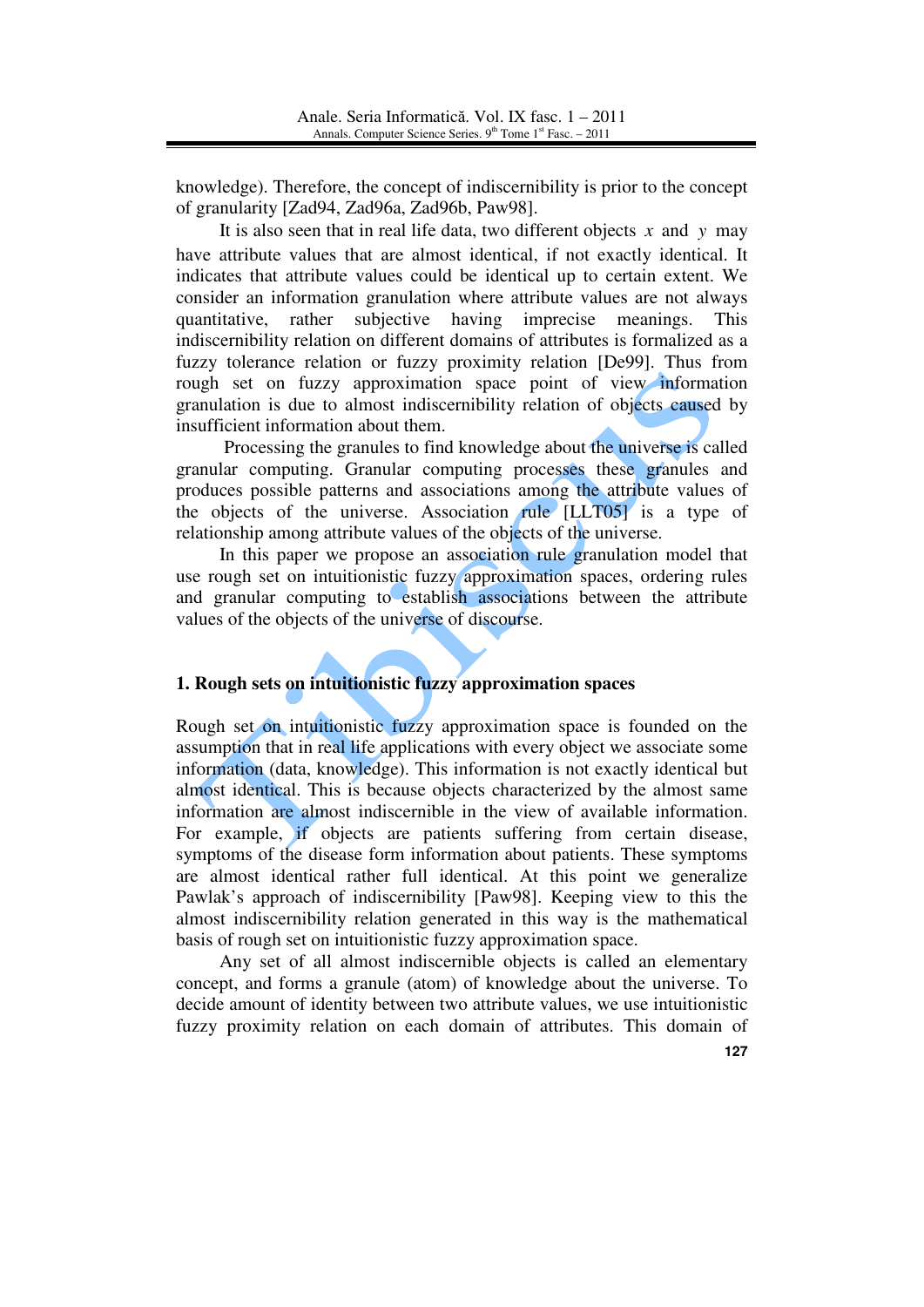attributes helps the universal set to create an intuitionistic fuzzy approximation space on the universe.

 The motivation behind the study is that the notion of almost indiscernibility relation is a generalization of indiscernibility relation with the use of intuitionistic fuzzy proximity relation and is mainly applicable on information systems where the attribute values are subjective having vague or imprecise meaning rather than quantitative. Also, the notion of intuitionistic fuzzy approximation space defined with the help of intuitionistic fuzzy proximity relation is a generalization of Pawlak's [Paw91] approximation space. Therefore, the rough set on intuitionistic fuzzy approximation space [Tri06] generalizes the Pawlak's [Paw91] rough set and provides better result in real life problems under study.

However, for completeness of the paper we provide the basic notions of rough sets on intuitionistic fuzzy approximation spaces. We use standard notation  $\mu$  for membership and  $\nu$  for non-membership functions associated with an intuitionistic fuzzy set.

**Definition 1.1** An intuitionistic fuzzy relation *R* on a universal set *U* is an intuitionistic fuzzy set defined on  $U \times U$ .

**Definition 1.2** An intuitionistic fuzzy relation *R* on U is said to be an intuitionistic fuzzy proximity relation if the following properties hold.

 $\mu_{\nu}(x, x) = 1$  and  $V_{\nu}(x, x) = 0 \quad \forall x \in U$ 

 $\mu_{R}(x, y) = \mu_{R}(y, x), \nu_{R}(x, y) = \nu_{R}(y, x) \quad \forall x, y \in U$ 

**Definition 1.3** Let *R* be an intuitionistic fuzzy (IF) proximity relation on *U*. Then for any  $(\alpha, \beta) \in J$ , where  $J = {(\alpha, \beta) | \alpha, \beta \in [0,1]}$  and  $0 \le \alpha + \beta \le 1$ , the  $(\alpha, \beta)$ -cut ' $R_{\alpha, \beta}$ ' of *R* is given by

 $R_{\alpha, \beta} = \{(x, y) | \mu_R(x, y) \ge \alpha \text{ and } \nu_R(x, y) \le \beta \}$ 

**Definition 1.4** Let *R* be an IF-proximity relation on *U*. We say that two elements *x* and *y* are  $(\alpha, \beta)$ -similar with respect to *R* if  $(x, y) \in R_{\alpha, \beta}$  and we write  $x R_{\alpha,\beta} y$ .

**Definition 1.5** Let *R* is an IF-proximity relation on *U*. We say that two elements *x* and *y* are  $(\alpha, \beta)$ -identical with respect to *R* for  $(\alpha, \beta) \in J$ , written as  $xR(\alpha, \beta)$  *y* if and only if  $xR_{\alpha, \beta}$  *y* or there exists a sequence of elements  $u_1, u_2, u_3, \dots, u_n$  in *U* such that  $x R_{\alpha,\beta} u_1, u_1 R_{\alpha,\beta} u_2, u_2 R_{\alpha,\beta} u_3$ ,  $\cdots$ ,  $u_n R_{\alpha,\beta}$ y. In the last case, we say that *x* is transitively  $(\alpha, \beta)$ -similar to *y* with respect to *R*.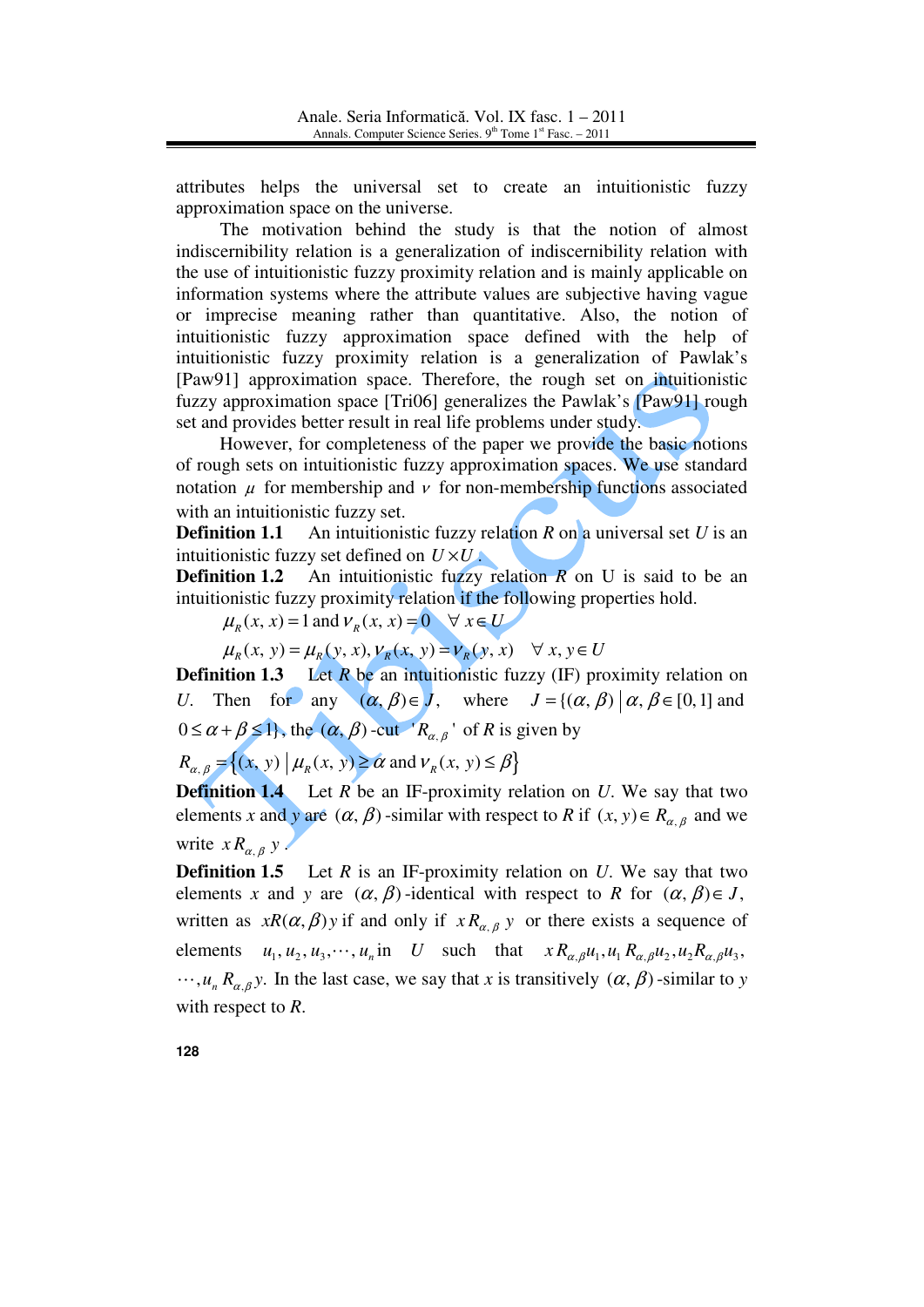It is also easy to see that for any  $(\alpha, \beta) \in J$ ,  $R(\alpha, \beta)$  is an equivalence relation on *U*. We denote  $R^*_{\alpha,\beta}$  the set of equivalence classes generated by the equivalence relation  $R(\alpha, \beta)$  for each fixed  $(\alpha, \beta) \in J$ .

**Definition 1.6** Let *U* be a universal set and *R* be an intuitionistic fuzzy proximity relation on *U*. The pair  $(U, R)$  is an intuitionistic fuzzy approximation space (IF-approximation space). An IF-approximation space (*U*, *R*) generates usual approximation space (*U*,  $R(\alpha, \beta)$ ) of Pawlak for every  $(\alpha, \beta) \in J$ .

**Definition 1.7** The rough set on *X* in the generalized approximation space  $(U, R(\alpha, \beta))$  is denoted by  $(\underline{X}_{\alpha,\beta}, X_{\alpha,\beta})$ , where

 $X_{\alpha,\beta} = \bigcup \{ Y \mid Y \in R^*_{\alpha,\beta} \text{ and } Y \subseteq X \}$ 

and  $X_{\alpha,\beta} = \bigcup \{ Y \mid Y \in R^*_{\alpha,\beta} \text{ and } Y \cap X \neq \emptyset \}$ 

**Definition 1.8** Let *X* be a rough set in the generalized approximation space  $(U, R(\alpha, \beta))$ . Then we define the  $(\alpha, \beta)$ -boundary of *X* with respect to *R* denoted by  $BNR_{\alpha,\beta}(X)$  as  $BNR_{\alpha,\beta}(X) = X_{\alpha,\beta} - \underline{X}_{\alpha,\beta}$ .

**Definition 1.9** Let *X* be a rough set in the generalized approximation space  $(U, R(\alpha, \beta))$ . Then *X* is  $(\alpha, \beta)$ *-discernible* with respect to *R* if and only if  $X_{\alpha,\beta} = \underline{X}_{\alpha,\beta}$  and *X* is  $(\alpha, \beta)$ -rough with respect to *R* if and only if  $X_{\alpha,\beta} \neq \underline{X}_{\alpha,\beta}$ .

# **2. Almost indiscernibility and knowledge granulation**

From the previous section, it is clear that rough set on intuitionistic fuzzy approximation space is due to almost indiscernibility relation generated by information about the objects of interest. This is because we are unable to discern some objects up to certain extent. Therefore, we have to consider clusters of almost indiscernible objects as fundamental concepts of knowledge.

Let *U* be the universe and *A* be a set of attributes. With each attribute  $x \in A$  we associate a set of its values  $V_x$ , called the domain of *x*. The pair  $S = (U, A)$  will be called an information system. Let  $B \subseteq A$ . For a chosen  $\alpha, \beta \in J$  we denote a binary relation  $I_{B}(\alpha, \beta)$  on *U* defined by  $xI_{B}(\alpha, \beta)$  *y* if and only if  $f_x(a)I(\alpha, \beta) f_y(a)$  for all  $a \in B$ , where  $f_x: U \to V_x$  defined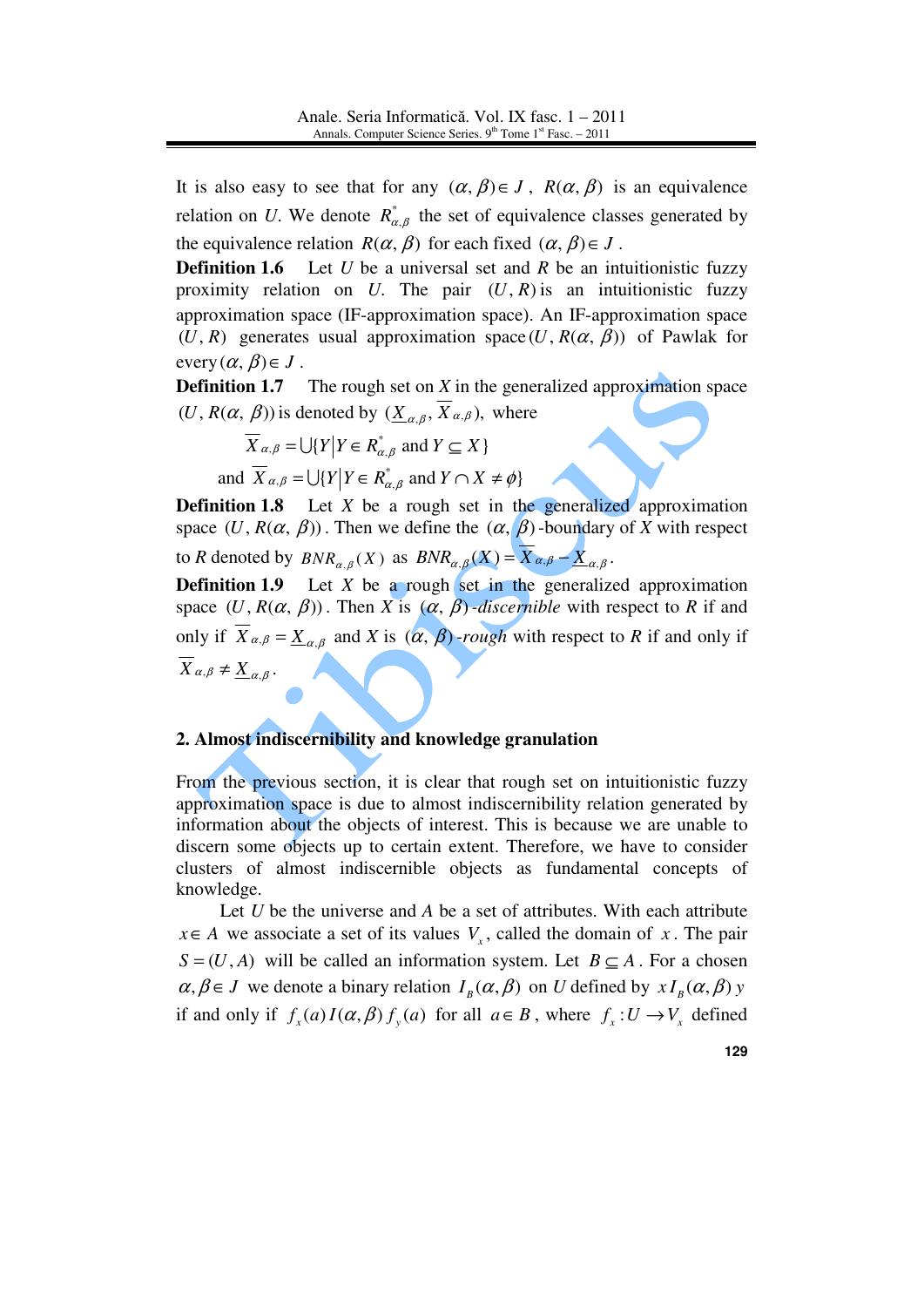by  $f_x(a) = f(x, a)$  denotes the value of attribute *a* for element *x*. Obviously, it can be proved that the relation  $I_B(\alpha, \beta)$  is an equivalence relation on *U*. Also, we notice that  $I_B(\alpha, \beta)$  is not exactly the indiscernibility relation defined by Pawlak [Paw98]; rather it can be viewed as an *almost indiscernibility relation* on *U*. For  $\alpha = 1$ ,  $\beta = 0$  the almost indiscernibility relation,  $I_B(\alpha, \beta)$  reduces to the indiscernibility relation. Thus, it generalizes the Pawlak's indiscernibility relation. The family of all equivalence classes of  $I_B(\alpha, \beta)$ , *i.e.*, the partition generated by *B* for  $\alpha, \beta \in J$ , will be denoted by  $U/I_B(\alpha, \beta)$ ; an equivalence class of  $I_B(\alpha, \beta)$ , *i.e.*, the block of the partition  $U/I_B(\alpha, \beta)$ , containing *x* will denoted by  $B_{\alpha,\beta}(x)$ .

If  $(x, y) \in I_B(\alpha, \beta)$ , then we will say that *x* and *y* are  $B_{\alpha, \beta}$ . indiscernible. Blocks of the partition  $U/I_B(\alpha, \beta)$  (or the equivalence classes of the relation  $I_B(\alpha, \beta)$  are referred as  $B_{\alpha, \beta}$  granules or  $B_{\alpha, \beta}$ . *elementary concepts*. These are the basic building concepts of our knowledge in the rough set on intuitionistic fuzzy approximation space.

# **3. Ordered information table**

Let  $I = (U, A, \{V_x : x \in A\}, \{f_x : x \in A\})$  be an information system, where *U* is a finite non-empty set of objects called the universe and *A* is a non-empty finite set of attributes. For every  $x \in A$ ,  $V_x$  is the set of values that attribute *x* may take and  $f_x: U \to V_x$  is an information function. In practical applications, there are various possible interpretations of objects such as cases, states, patients, processes, and observations. Attributes can be interpreted as features, variables, and characteristics. A special case of information systems called information table or attribute value table where the columns are labeled by attributes and rows are by objects. For example: consider the information Table 1, in which we have  $V_{R\&D} = \{Yes, No\}$ . Similarly,  $V_{S_0A} = {Yes, No}, V_{Mkt} = {High, Very high, Average}, and$  $V_{\text{Profit}} = \{200, 300, 250\}$ .

An information table represents all available information and knowledge about the objects under consideration. Objects are only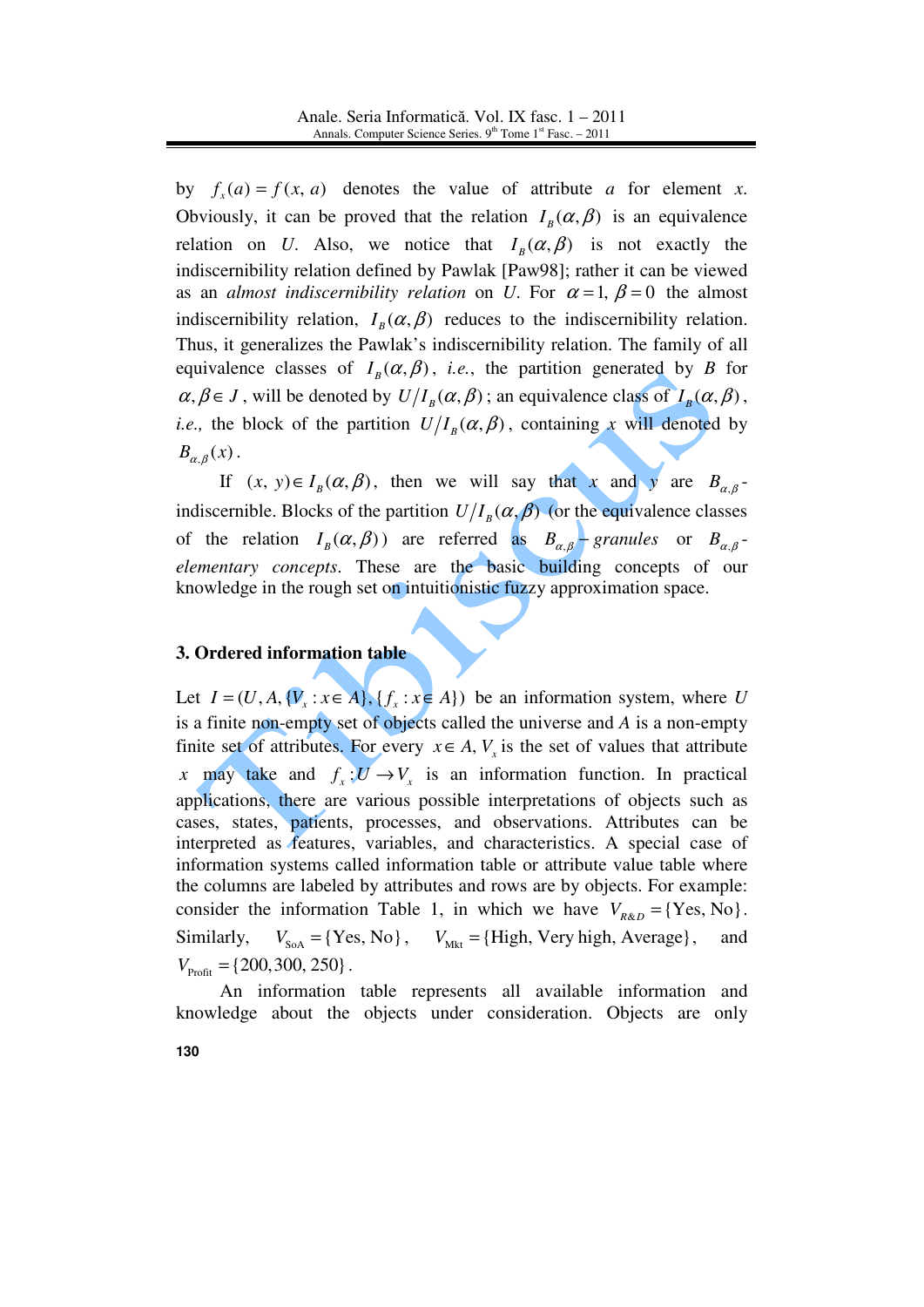perceived or measured by using a finite number of properties. At the same time, it does not consider any semantic relationships between distinct values of a particular attribute [Yao00]. Different values of the same attribute are considered as distinct symbols without any connections, and therefore on simple pattern matching we consider horizontal analyses to a large extent. Hence, in general one uses the trivial equality relation on values of an attribute as discussed in standard rough set theory [Paw91].

|                | <b>Table 1. Information table</b>                            |                                                        |                                         |                                                          |  |  |  |  |  |  |
|----------------|--------------------------------------------------------------|--------------------------------------------------------|-----------------------------------------|----------------------------------------------------------|--|--|--|--|--|--|
| Object         | <b>Availability of</b><br><b>R&amp;D</b> facility<br>$(a_1)$ | <b>Adoption</b> of<br>state of art<br>facility $(a_2)$ | <b>Marketing</b><br>expenses<br>$(a_3)$ | <b>Profits in</b><br>million of<br><b>rupees</b> $(a_4)$ |  |  |  |  |  |  |
| O <sub>1</sub> | N <sub>o</sub>                                               | Yes                                                    | High                                    | 200                                                      |  |  |  |  |  |  |
| $O_2$          | Yes                                                          | No                                                     | High                                    | 300                                                      |  |  |  |  |  |  |
| $O_3$          | yes                                                          | Yes                                                    | Average                                 | 200                                                      |  |  |  |  |  |  |
| O <sub>4</sub> | No                                                           | Yes                                                    | Very high                               | 250                                                      |  |  |  |  |  |  |
| O <sub>5</sub> | Yes                                                          | N <sub>o</sub>                                         | High                                    | 300                                                      |  |  |  |  |  |  |
| $o_{6}$        | No                                                           | Yes                                                    | Very high                               | 250                                                      |  |  |  |  |  |  |

However, in many real life applications it is observed that the attribute values are not exactly identical but almost identical. This is because objects characterized by the almost same information are almost indiscernible in the view of available information. For example, if objects are patients suffering from certain disease, symptoms of the disease form information about patients. These symptoms are almost identical rather full identical. At this point we generalize Pawlak's approach of indiscernibility. Keeping view to this, the almost indiscernibility relation generated in this way is the mathematical basis of rough set on intuitionistic fuzzy approximation space as discussed in the previous section. Generalized information table may be viewed as information tables with added semantics. For the problem of knowledge mining, we introduce order relations on attribute values [YY01]. However, it is not appropriate in case of attribute values that are almost indiscernible. In this paper we use rough sets on intuitionistic fuzzy approximation space to find the attribute values that are  $(\alpha, \beta)$  -identical before introducing the order relation. This is because exactly ordering is not possible when the attribute values are almost identical. For  $\alpha = 1, \beta = 0$  the almost indiscernibility relation, reduces to the indiscernibility relation. Therefore, it generalizes the Pawlak's indiscernibility relation.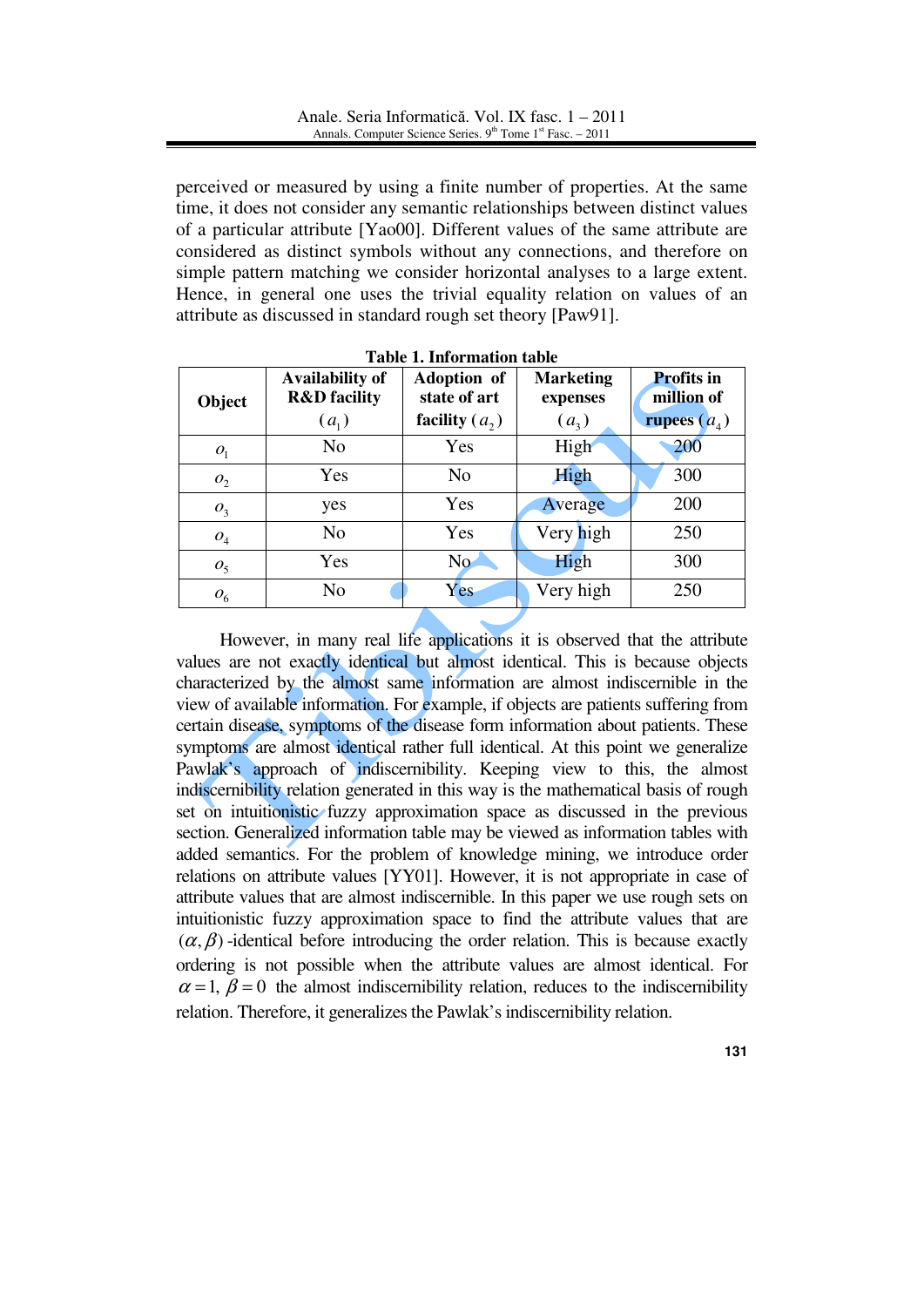Generalized information tables may be viewed as information tables with added semantics. For association rule granulation, when attribute values are almost identical, we introduce order relation on attribute values. An ordered information table is defined as  $OIT = \{IT, {\prec_x : x \in A} \}$  where, IT is a standard information table and  $\prec_x$  is an order relation on attribute *x*. An ordering of values of a particular attribute *x* naturally induces an ordering of objects:

$$
a \prec_{\{x\}} b \Leftrightarrow f_x(a) \prec_x f_x(b)
$$

where,  $\prec_{\{x\}}$  denotes an order relation on *U* induced by the attribute *x*. An object  $o_i$  is ranked ahead of object  $o_j$  if and only if the value of  $o_i$  on the attribute *x* is ranked ahead of the value of  $o_j$  on the attribute *x*. For example, information Table 1 becomes order information table on introduction of the following ordering relations.

$$
\prec_{a_1}: Yes \prec No
$$
  
\n
$$
\prec_{a_2}: Yes \prec No
$$
  
\n
$$
\prec_{a_3}: Very high \prec High \prec Average
$$
  
\n
$$
\prec_{a_4}: 300 \prec 250 \prec 200
$$
  
\nFor a subset of attributes  $P \subseteq A$ , we define:  
\n
$$
a \prec_{P} b \Leftrightarrow f_x(a) \prec_x f_x(b) \quad \forall x \in P
$$
  
\n
$$
\Leftrightarrow \bigwedge_{x \in P} f_x(a) \prec_x f_x(b)
$$
  
\n
$$
\Leftrightarrow \bigcap_{x \in P} \prec_{\{x\}}
$$

It indicates that  $\overline{a}$  is ranked ahead of  $\overline{b}$  if and only if  $\overline{a}$  is ranked ahead of *b* according to all attributes in P. The above definition is a straightforward generalization of the standard definition of equivalence relations in rough set theory [Paw82, Paw91], where the equality relation is used. Knowledge mining based on order relations is a concrete example of applications on generalized rough set model with non equivalence relations [Yao98, YL96].

## **4. Association rule granulation model**

In this section, we propose our association rule granulation model in figure 1 and show how granular computing is used in finding association rules from the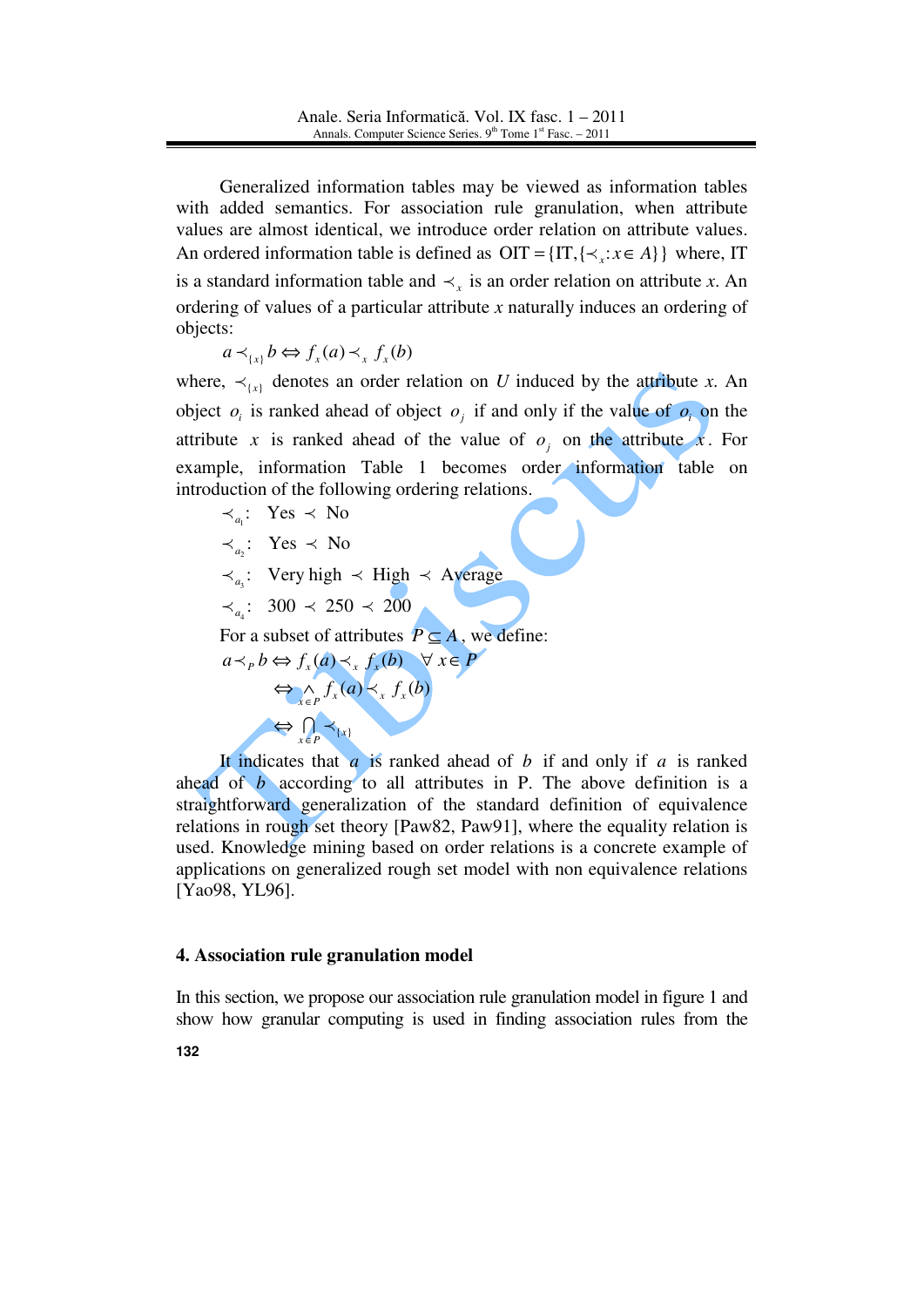information table or information system containing almost indiscernible attribute values. In granular computing, a set of attribute values is called an association rule if they satisfy certain criteria. If a set of attribute values is an association rule, all the attribute values in the set are said to be associated with one another. To find association rules we find granules based on each attribute. To check whether a set of attribute values is an association rule or not, we perform the AND operation among the bit representation of the attribute values of this set. If number of 1's in the result of AND operation is greater than or equal to minimum support, then it is an association rule, otherwise it is not an association rule.



**Figure 1. Association rule granulation model**

The above proposed association rule granulation model consists of problem definition, information system, processed information system, granular view of the processed information system, ordered information table, and association rule granulation. Problem definition and incorporation of prior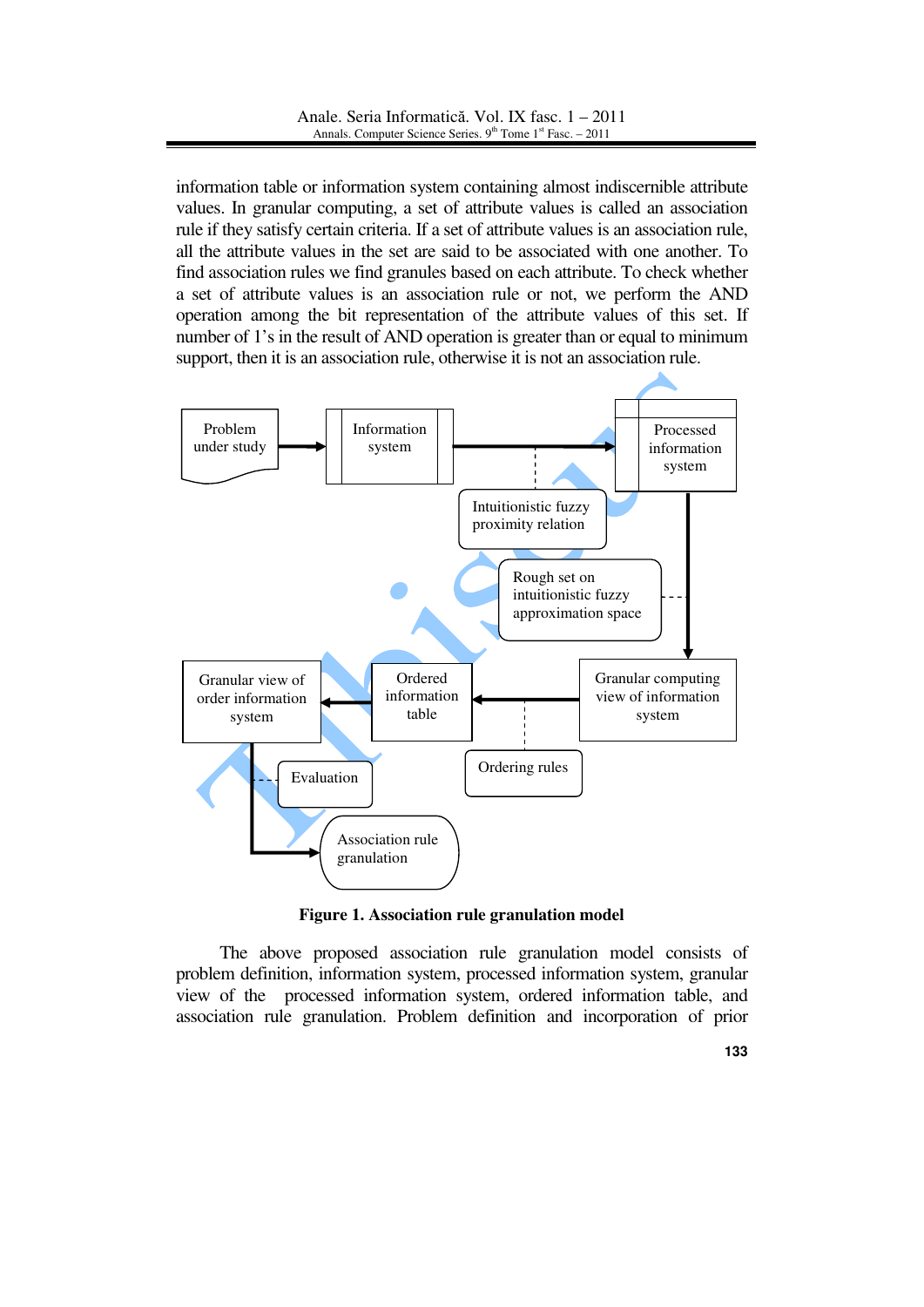knowledge are the fundamental steps of any model in which we identify the right problem. The potential validity or usefulness of an individual data element or pattern of data elements may change dramatically from individual to individual, organization to organization, or task to task because of the acquisition of knowledge and reasoning may involve in vagueness and incompleteness. It is very difficult for common human to obtain useful information that is hidden in the accumulated voluminous data. Finding association between attribute values generally understandable is also highly problematic. There is much need for dealing with the incomplete and vague information in classification, concept formulation, and data analysis. To this end here we use intuitionistic fuzzy proximity relation for processing data and data classification after removal of noise and missing data. This step takes the most time needed for computing the association rule extracting process. This processed information system is further processed by using rough set on intuitionistic fuzzy approximation space to give a granular computing view of the information syatem. The resultant information system is further processed by ordering rules to produce ordered information table. Finally, we extract the association rules between attribute values with the help of evaluation and interpretation.

## **5. Association rule granulation using granular computing**

In this section, to demonstrate our model we take into consideration an information system of a group of companies where we study the business strategies of different cosmetic companies in a country. In the Table 2 given below, we consider few parameters for business strategies to get maximum sales; their possible range of values and an intuitionistic fuzzy proximity relation which characterized the relationship between parameters. The companies with more expenditure in marketing, more expenditure in advertisement, more expenditure in distribution, more expenditure in miscellaneous, and more expenditure on research and development is being an ideal case. But such type of cases is rare in practice. So, it is essential to study the association rules between the attribute values of a company to get the maximum sales.

The membership and non-membership functions have been adjusted such that the sum of their values should lie in [0, 1] and also these functions must be symmetric. The first requirement necessitates a major of 2 in the denominators of the non-membership functions.

The companies can be judged by the sales outputs that are produced. The amount of sales can be judged by the different parameters of the companies. These parameters forms the attribute set for our analysis. Here the marketing expenditure

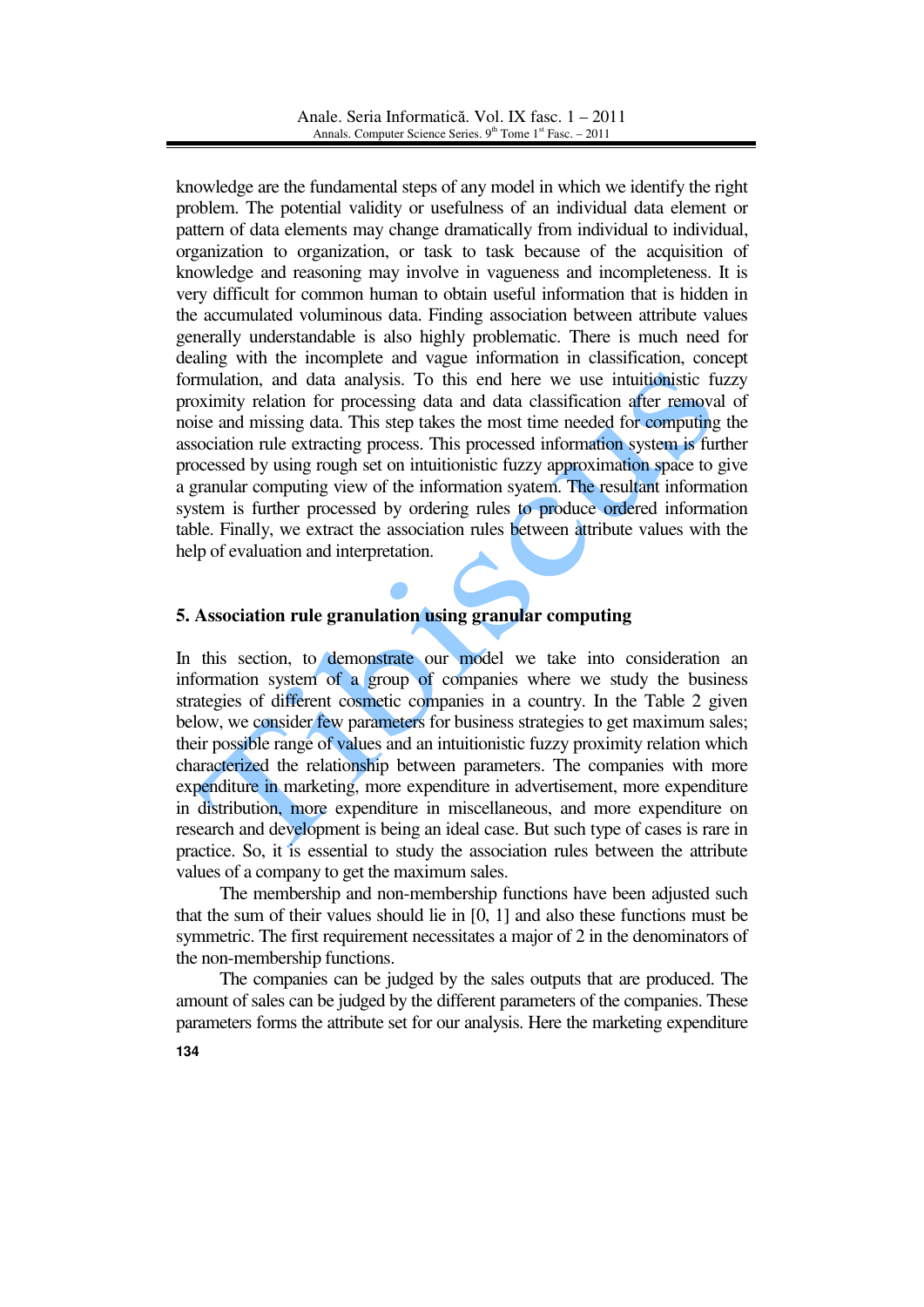means, all expenditure incurred for corporate promotion, which includes event marketing, sales promotion, direct marketing etc. which comes to around 6%. The advertising expenditure includes promotional activities using various medium like television, newspaper, internet etc. which comes around 36%. The miscellaneous expenditure is mainly incurred through activities like corporate social responsibility and it leads to maximum of 28%. The distribution cost includes expenses on logistic, supply chain etc. and it comes around 24%. The investment made on new product development and other research activities are taken on research and development activities and it takes around 6%. However we have not considered many other parameters that do not influence the sales of a company and to make our analysis simple. The average of the data collected is considered to be the representative figure and tabulated below. The notations and abbreviations used in the following analysis are presented in Table 2.

| <b>Attribute</b>                              | <b>Notation</b>         | <b>Possible</b><br>range | <b>Membership</b><br>function | Non-membership<br>function |
|-----------------------------------------------|-------------------------|--------------------------|-------------------------------|----------------------------|
| Expenditure on<br>marketing                   | $EM(a_1)$               | $1 - 250$                | $ x-y $<br>250                | $ x-y $<br>$2(x+y)$        |
| Expenditure on<br>distribution                | ED(a, )                 | $-200$                   | 200                           | $ x-y $<br>$2(x + y)$      |
| Expenditure on<br>advertisement               | $EA\left(a_{3}\right)$  | $-385$                   | 385                           | $ x-y $<br>$2(x+y)$        |
| Expenditure on<br>miscellaneous               | EMi<br>$(a_4)$          | 200                      | 200                           | $ x-y $<br>$2(x + y)$      |
| Sales unit                                    | $SU(a_5)$               | $1 - 60$                 | 60                            | $ x-y $<br>$2(x+y)$        |
| Expenditure on<br>research and<br>development | <b>ERD</b><br>$(a_{6})$ | $1 - 80$                 | 80                            | $ x-y $<br>$2(x+y)$        |

|  |  |  | Table 2. Attribute description table |  |
|--|--|--|--------------------------------------|--|
|--|--|--|--------------------------------------|--|

In Table 3 we present the data obtained from ten different companies. However, we keep confidential their identity due to various official reasons. Here, we use the notation  $C_i$ ,  $i = 1, 2, 3, \dots, 10$  for different companies for the purpose of the study to demonstrate the method and not to probe the performance of individual company. It is to be noted that, in the information table all non-ratio figures shown in the table are ten million INR.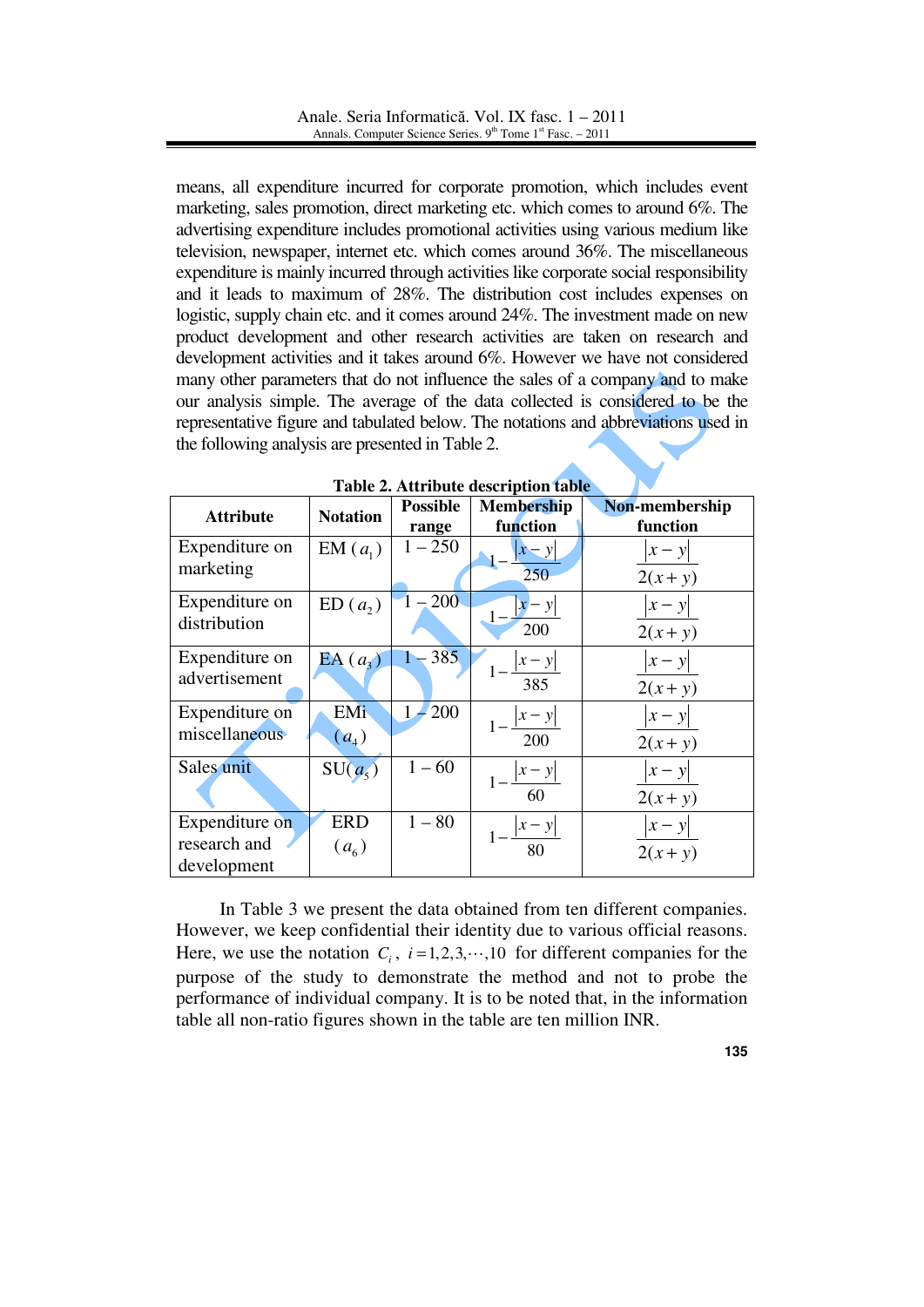Anale. Seria Informatică. Vol. IX fasc. 1 – 2011 Annals. Computer Science Series.  $9<sup>th</sup>$  Tome  $1<sup>st</sup>$  Fasc. – 2011

| Name of the    | EM      | ED        | EA      | <b>EMi</b> | $\cdot$ $\cdot$<br>SU | <b>ERD</b>     |
|----------------|---------|-----------|---------|------------|-----------------------|----------------|
| company        | $(a_1)$ | $(a_{2})$ | $(a_3)$ | $(a_4)$    | $(a_5)$               | $(a_{6})$      |
| $C_1$          | 229     | 151       | 304     | 169        | 56                    | 49             |
| C <sub>2</sub> | 227     | 143       | 298     | 169        | 53                    | 79             |
| $C_3$          | 226     | 145       | 266     | 167        | 54                    | 63             |
| $C_4$          | 191     | 110       | 316     | 163        | 41                    | 64             |
| $C_5$          | 179     | 117       | 247     | 160        | 53                    | 53             |
| $C_6$          | 148     | 102       | 180     | 147        | 43                    | 27             |
| $C_7$          | 131     | 78        | 138     | 145        | 46                    | 25             |
| $C_8$          | 124     | 61        | 130     | 142        | 38                    | 9              |
| $C_{9}$        | 88      | 58        | 121     | 143        | 40                    | 34             |
| $C_{10}$       | 92      | 48        | 100     | 137        | 32                    | $\overline{2}$ |

**Table 3. Small universe of information system** 

Intuitionistic fuzzy proximity relation  $R_1$  corresponding to attribute 'EM' is given in Table 4.

|             | Table <del>7</del> . Intentionistic fuzzy proximity relation for attribute Ent. |              |          |          |              |              |              |              |                |              |
|-------------|---------------------------------------------------------------------------------|--------------|----------|----------|--------------|--------------|--------------|--------------|----------------|--------------|
| $R_{1}$     | $C_1$                                                                           | $C_{2}$      | $C_{3}$  | $C_4$    | $C_{5}$      | $C_6$        | $C_7$        | $C_{\rm s}$  | $C_{\rm g}$    | $C_{10}$     |
| $C_1$       | 1,                                                                              | 0.992        | 0.989    | 0.848    | 0.802        | 0.676        | 0.610        | 0.581        | 0.437          | 0.451        |
|             | $\mathbf{0}$                                                                    | 0.002        | 0.003    | 0.045    | 0.061        | 0.108        | 0.135        | 0.149        | 0.222          | 0.214        |
| $C_{2}$     | 0.992                                                                           | 1.           | 0.997    | 0.856    | 0.810        | 0.684        | 0.618        | 0.589        | 0.445          | 0.460        |
|             | 0.002                                                                           | $\mathbf{0}$ | 0.001    | 0.043    | 0.058        | 0.106        | 0.133        | 0.147        | 0.22           | 0.212        |
| $C_{3}$     | 0.989                                                                           | 0.997        | 1.       | 0.859    | 0.813        | 0.686        | 0.621        | 0.591        | 0.448          | 0.462        |
|             | 0.003                                                                           | 0.001        | $\Omega$ | 0.042    | 0.058        | 0.105        | 0.132        | 0.146        | 0.219          | 0.211        |
| $C_4$       | 0.848                                                                           | 0.856        | 0.859    | 1.       | 0.954        | 0.827        | 0.762        | 0.732        | 0.589          | 0.603        |
|             | 0.045                                                                           | 0.043        | 0.042    | $\Omega$ | 0.016        | 0.064        | 0.092        | 0.106        | 0.184          | 0.175        |
| $C_{5}$     | 0.802                                                                           | 0.810        | 0.813    | 0.954    | 1.           | 0.873        | 0.808        | 0.778        | 0.635          | 0.649        |
|             | 0.061                                                                           | 0.058        | 0.058    | 0.016    | $\mathbf{0}$ | 0.048        | 0.077        | 0.091        | 0.170          | 0.162        |
| $C_6$       | 0.676                                                                           | 0.684        | 0.686    | 0.827    | 0.873        | 1.           | 0.935        | 0.905        | 0.762          | 0.776        |
|             | 0.108                                                                           | 0.106        | 0.105    | 0.064    | 0.048        | $\mathbf{0}$ | 0.029        | 0.044        | 0.126          | 0.117        |
| $C_7$       | 0.610                                                                           | 0.618        | 0.621    | 0.762    | 0.808        | 0.935        | 1,           | 0.970        | 0.827          | 0.841        |
|             | 0.135                                                                           | 0.133        | 0.132    | 0.092    | 0.077        | 0.029        | $\mathbf{0}$ | 0.014        | 0.098          | 0.089        |
| $C_{\rm g}$ | 0.581                                                                           | 0.589        | 0.591    | 0.732    | 0.778        | 0.905        | 0.970        | 1.           | 0.857          | 0.871        |
|             | 0.149                                                                           | 0.147        | 0.146    | 0.106    | 0.091        | 0.044        | 0.014        | $\mathbf{0}$ | 0.084          | 0.075        |
| $C_{9}$     | 0.437                                                                           | 0.445        | 0.448    | 0.589    | 0.635        | 0.762        | 0.827        | 0.857        | 1.             | 0.986        |
|             | 0.222                                                                           | 0.22         | 0.219    | 0.184    | 0.170        | 0.126        | 0.098        | 0.084        | $\overline{0}$ | 0.01         |
| $C_{10}$    | 0.451                                                                           | 0.460        | 0.462    | 0.603    | 0.649        | 0.776        | 0.841        | 0.871        | 0.986          | 1,           |
|             | 0.214                                                                           | 0.212        | 0.211    | 0.175    | 0.162        | 0.117        | 0.089        | 0.075        | 0.01           | $\mathbf{0}$ |

**Table 4. Intuitionistic fuzzy proximity relation for attribute EM**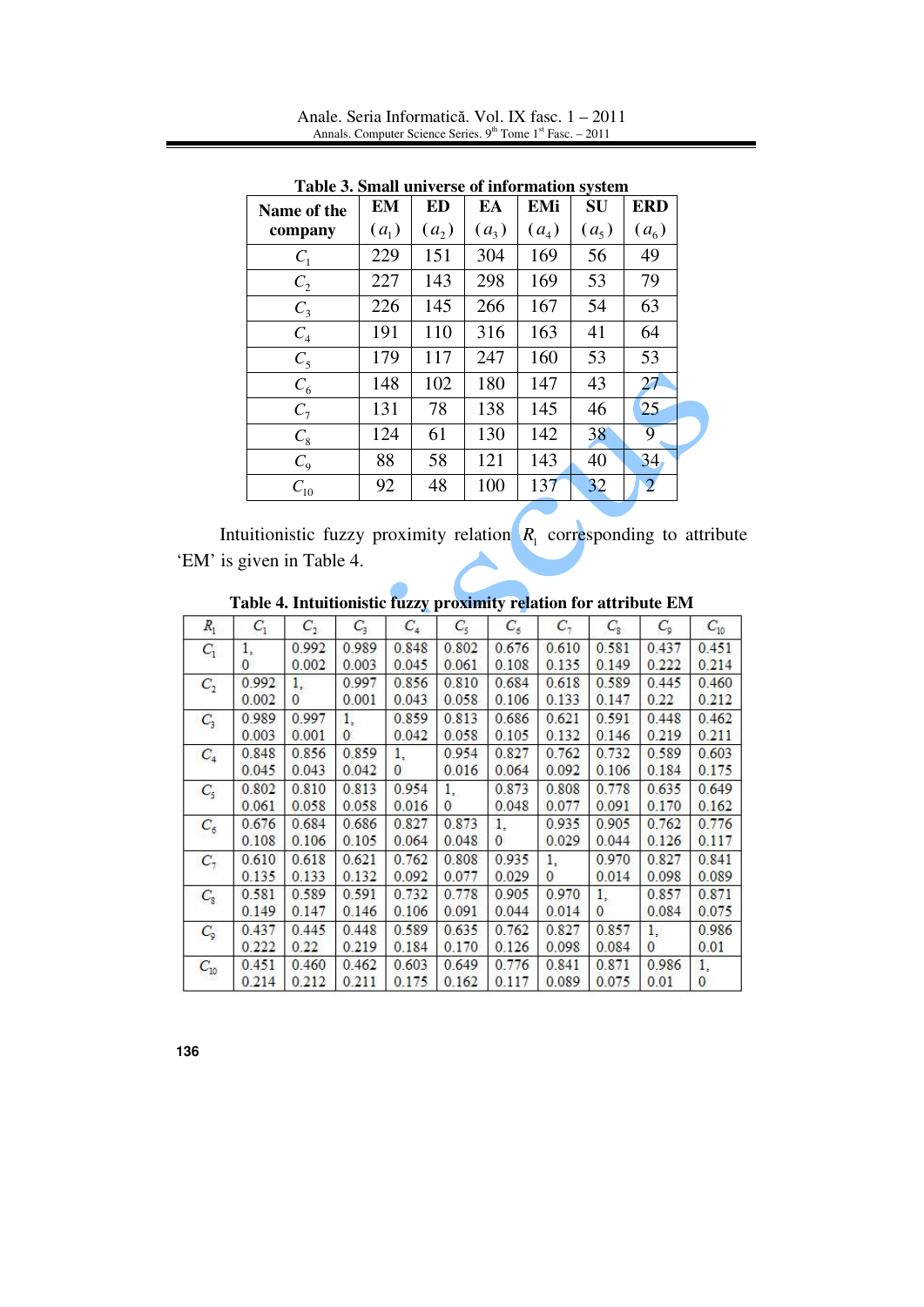Intuitionistic fuzzy proximity relation  $R_2$  corresponding to attribute 'ED' is given in Table 5. Intuitionistic fuzzy proximity relation  $R_3$ corresponding to attribute 'EA' is given in Table 6.

| $R_{2}$        | $C_1$ | $C_{2}$  | $C_{3}$      | $C_4$    | $C_5$        | $C_{6}$      | $C_{\gamma}$ | $C_{\rm s}$ | $C_{9}$ | $C_{10}$     |
|----------------|-------|----------|--------------|----------|--------------|--------------|--------------|-------------|---------|--------------|
| $C_1$          | 1.    | 0.956    | 0.966        | 0.792    | 0.827        | 0.751        | 0.632        | 0.549       | 0.532   | 0.485        |
|                | 0     | 0.015    | 0.011        | 0.080    | 0.065        | 0.098        | 0.161        | 0.212       | 0.224   | 0.258        |
| $C_{2}$        | 0.956 | 1.       | 0.990        | 0.836    | 0.871        | 0.795        | 0.676        | 0.593       | 0.576   | 0.529        |
|                | 0.015 | $\Omega$ | 0.004        | 0.065    | 0.050        | 0.084        | 0.147        | 0.2         | 0.212   | 0.246        |
| $C_{3}$        | 0.966 | 0.990    | 1.           | 0.825    | 0.86         | 0.785        | 0.666        | 0.583       | 0.565   | 0.519        |
|                | 0.011 | 0.004    | $\mathbf{0}$ | 0.069    | 0.054        | 0.087        | 0.150        | 0.203       | 0.215   | 0.249        |
| C <sub>4</sub> | 0.792 | 0.836    | 0.825        | 1.       | 0.965        | 0.96         | 0.84         | 0.757       | 0.74    | 0.693        |
|                | 0.080 | 0.065    | 0.069        | $\Omega$ | 0.015        | 0.019        | 0.085        | 0.142       | 0.155   | 0.194        |
| $C_{5}$        | 0.827 | 0.871    | 0.86         | 0.965    | 1.           | 0.925        | 0.806        | 0.723       | 0.705   | 0.659        |
|                | 0.065 | 0.050    | 0.054        | 0.015    | $\mathbf{0}$ | 0.034        | 0.1          | 0.156       | 0.169   | 0.207        |
| $C_6$          | 0.751 | 0.795    | 0.785        | 0.96     | 0.925        | 1.           | 0.881        | 0.798       | 0.78    | 0.734        |
|                | 0.098 | 0.084    | 0.087        | 0.019    | 0.034        | $\mathbf{0}$ | 0.066        | 0.124       | 0.138   | 0.177        |
| $C_7$          | 0.632 | 0.676    | 0.666        | 0.84     | 0.806        | 0.881        | 1.           | 0.917       | 0.9     | 0.853        |
|                | 0.161 | 0.147    | 0.150        | 0.085    | 0.1          | 0.066        | $\mathbf{0}$ | 0.060       | 0.074   | 0.116        |
| $C_{8}$        | 0.549 | 0.593    | 0.583        | 0.757    | 0.723        | 0.798        | 0.917        | 1.          | 0.983   | 0.936        |
|                | 0.212 | 0.2      | 0.203        | 0.142    | 0.156        | 0.124        | 0.060        | $\Omega$    | 0.015   | 0.058        |
| $C_{9}$        | 0.532 | 0.576    | 0.565        | 0.74     | 0.705        | 0.78         | 0.9          | 0.983       | 1.      | 0.954        |
|                | 0.224 | 0.212    | 0.215        | 0.155    | 0.169        | 0.138        | 0.074        | 0.015       | 0       | 0.044        |
| $C_{10}$       | 0.485 | 0.529    | 0.519        | 0.693    | 0.659        | 0.734        | 0.853        | 0.936       | 0.954   | 1.           |
|                | 0.258 | 0.246    | 0.249        | 0.194    | 0.207        | 0.177        | 0.116        | 0.058       | 0.044   | $\mathbf{0}$ |

**Table 5. Intuitionistic fuzzy proximity relation for attribute ED** 

**Table 6. Intuitionistic fuzzy proximity relation for attribute EA** 

| $R_{3}$  | $C_1$ | $C_{2}$      | $C_{3}$ | $C_4$          | $C_{5}$      | $C_{\epsilon}$ | $C_7$        | $C_{\rm s}$  | $C_{9}$      | $C_{10}$     |
|----------|-------|--------------|---------|----------------|--------------|----------------|--------------|--------------|--------------|--------------|
| $C_1$    | 1.    | 0.987        | 0.904   | 0.967          | 0.853        | 0.678          | 0.57         | 0.55         | 0.525        | 0.472        |
|          | 0     | 0.004        | 0.033   | 0.01           | 0.052        | 0.128          | 0.187        | 0.2          | 0.215        | 0.252        |
| $C_2$    | 0.987 | 1.           | 0.917   | 0.954          | 0.866        | 0.691          | 0.583        | 0.563        | 0.539        | 0.485        |
|          | 0.004 | $\mathbf{0}$ | 0.028   | 0.015          | 0.047        | 0.124          | 0.184        | 0.196        | 0.212        | 0.249        |
| $C_{3}$  | 0.904 | 0.917        | 1.      | 0.87           | 0.949        | 0.774          | 0.666        | 0.646        | 0.622        | 0.568        |
|          | 0.033 | 0.028        | 0       | 0.043          | 0.019        | 0.097          | 0.159        | 0.172        | 0.188        | 0.227        |
| $C_4$    | 0.967 | 0.954        | 0.87    | 1.             | 0.819        | 0.645          | 0.537        | 0.517        | 0.492        | 0.439        |
|          | 0.01  | 0.015        | 0.043   | $\overline{0}$ | 0.062        | 0.138          | 0.196        | 0.208        | 0.224        | 0.259        |
| $C_{5}$  | 0.853 | 0.866        | 0.949   | 0.819          | 1.           | 0.825          | 0.717        | 0.697        | 0.673        | 0.619        |
|          | 0.052 | 0.047        | 0.019   | 0.062          | $\mathbf{0}$ | 0.079          | 0.141        | 0.154        | 0.171        | 0.211        |
| $C_6$    | 0.678 | 0.691        | 0.774   | 0.645          | 0.825        | 1.             | 0.892        | 0.872        | 0.847        | 0.794        |
|          | 0.128 | 0.124        | 0.097   | 0.138          | 0.079        | $\theta$       | 0.065        | 0.079        | 0.098        | 0.142        |
| $C_7$    | 0.57  | 0.583        | 0.666   | 0.537          | 0.717        | 0.892          | 1.           | 0.98         | 0.955        | 0.902        |
|          | 0.187 | 0.184        | 0.159   | 0.196          | 0.141        | 0.065          | $\mathbf{0}$ | 0.014        | 0.033        | 0.079        |
| $C_{R}$  | 0.55  | 0.563        | 0.646   | 0.517          | 0.697        | 0.872          | 0.98         | 1.           | 0.975        | 0.922        |
|          | 0.2   | 0.196        | 0.172   | 0.208          | 0.154        | 0.079          | 0.014        | $\mathbf{0}$ | 0.019        | 0.065        |
| $C_{9}$  | 0.525 | 0.539        | 0.622   | 0.492          | 0.673        | 0.847          | 0.955        | 0.975        | 1.           | 0.947        |
|          | 0.215 | 0.212        | 0.188   | 0.224          | 0.171        | 0.098          | 0.033        | 0.019        | $\mathbf{0}$ | 0.046        |
| $C_{10}$ | 0.472 | 0.485        | 0.568   | 0.439          | 0.619        | 0.794          | 0.902        | 0.922        | 0.947        | 1.           |
|          | 0.252 | 0.249        | 0.227   | 0.259          | 0.211        | 0.142          | 0.079        | 0.065        | 0.046        | $\mathbf{0}$ |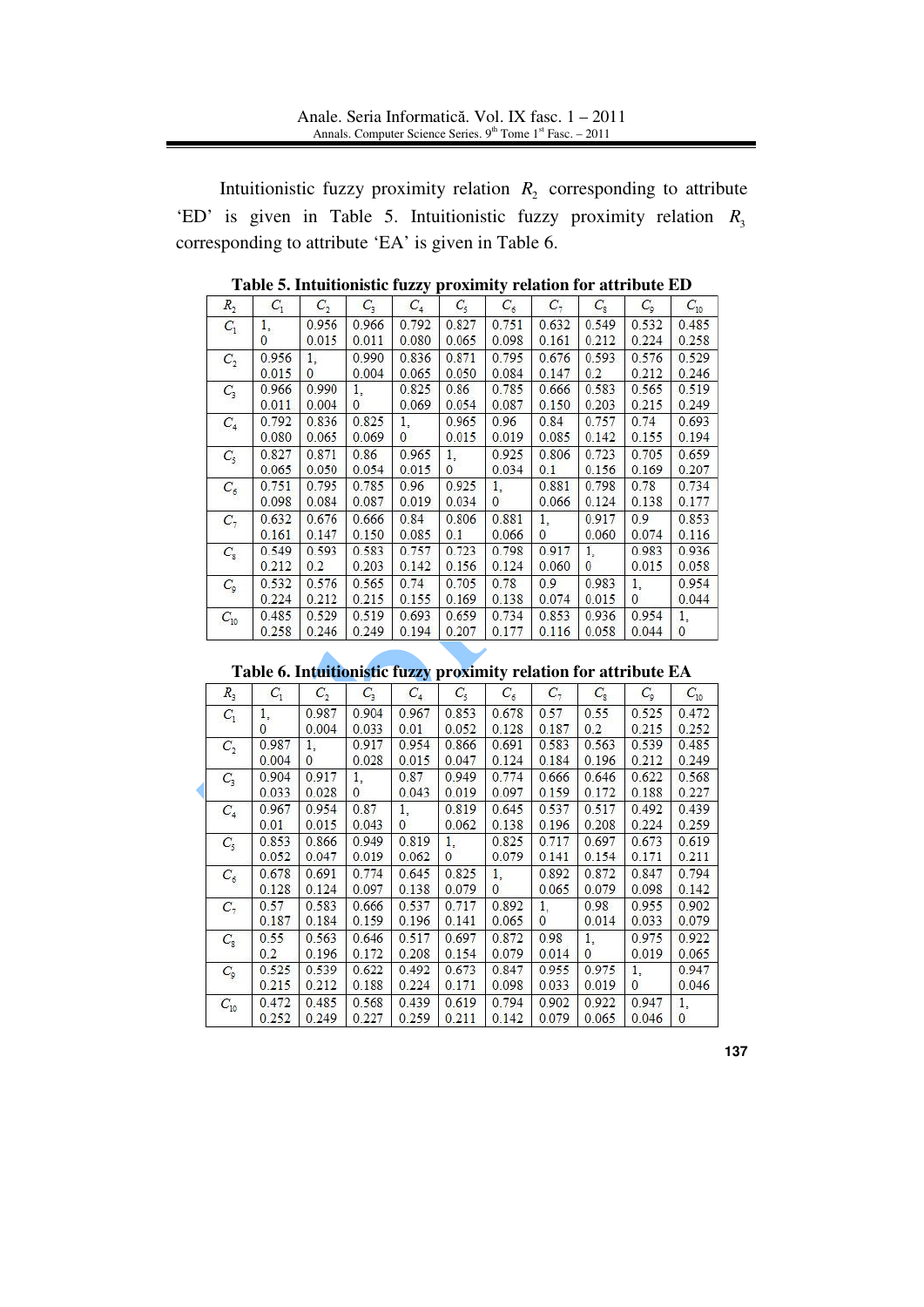Intuitionistic fuzzy proximity relation  $R_4$  corresponding to attribute 'EMi' is given in Table 7. Intuitionistic fuzzy proximity relation  $R_5$ corresponding to attribute 'SU' is given in Table 8.

| $R_4$          | $C_1$ | $C_{2}$ | $C_{3}$      | $C_4$    | $C_{5}$      | $C_{\delta}$ | С,           | $C_{8}$  | $C_{9}$      | $C_{10}$ |
|----------------|-------|---------|--------------|----------|--------------|--------------|--------------|----------|--------------|----------|
| $C_1$          | 1.    | 1,      | 0.99         | 0.97     | 0.955        | 0.89         | 0.88         | 0.865    | 0.87         | 0.84     |
|                | 0     | 0       | 0.003        | 0.009    | 0.014        | 0.035        | 0.038        | 0.043    | 0.042        | 0.052    |
| $C_{2}$        | 1.    | 1,      | 0.99         | 0.97     | 0.955        | 0.89         | 0.88         | 0.865    | 0.87         | 0.84     |
|                | 0     | 0       | 0.003        | 0.009    | 0.014        | 0.035        | 0.038        | 0.043    | 0.042        | 0.052    |
| C <sub>3</sub> | 0.99  | 0.99    | 1.           | 0.98     | 0.965        | 0.9          | 0.89         | 0.875    | 0.88         | 0.85     |
|                | 0.003 | 0.003   | $\mathbf{0}$ | 0.006    | 0.011        | 0.032        | 0.035        | 0.04     | 0.039        | 0.049    |
| $C_4$          | 0.97  | 0.97    | 0.98         | 1,       | 0.985        | 0.92         | 0.91         | 0.895    | 0.9          | 0.87     |
|                | 0.009 | 0.009   | 0.006        | $\Omega$ | 0.005        | 0.026        | 0.029        | 0.034    | 0.033        | 0.043    |
| $C_{5}$        | 0.955 | 0.955   | 0.965        | 0.985    | 1.           | 0.935        | 0.925        | 0.91     | 0.915        | 0.885    |
|                | 0.014 | 0.014   | 0.011        | 0.005    | $\mathbf{0}$ | 0.021        | 0.025        | 0.03     | 0.028        | 0.039    |
| $C_6$          | 0.89  | 0.89    | 0.9          | 0.92     | 0.935        | 1.           | 0.99         | 0.975    | 0.98         | 0.95     |
|                | 0.035 | 0.035   | 0.032        | 0.026    | 0.021        | $\mathbf{0}$ | 0.003        | 0.009    | 0.007        | 0.018    |
| $C_7$          | 0.88  | 0.88    | 0.89         | 0.91     | 0.925        | 0.99         | 1.           | 0.985    | 0.99         | 0.96     |
|                | 0.038 | 0.038   | 0.035        | 0.029    | 0.025        | 0.003        | $\mathbf{0}$ | 0.005    | 0.003        | 0.014    |
| $C_{R}$        | 0.865 | 0.865   | 0.875        | 0.895    | 0.91         | 0.975        | 0.985        | 1.       | 0.995        | 0.975    |
|                | 0.043 | 0.043   | 0.04         | 0.034    | 0.03         | 0.009        | 0.005        | $\Omega$ | 0.002        | 0.009    |
| $C_{9}$        | 0.87  | 0.87    | 0.88         | 0.9      | 0.915        | 0.98         | 0.99         | 0.995    | 1.           | 0.97     |
|                | 0.042 | 0.042   | 0.039        | 0.033    | 0.028        | 0.007        | 0.003        | 0.002    | $\mathbf{0}$ | 0.011    |
| $C_{10}$       | 0.84  | 0.84    | 0.85         | 0.87     | 0.885        | 0.95         | 0.96         | 0.975    | 0.97         | 1.       |
|                | 0.052 | 0.052   | 0.049        | 0.043    | 0.039        | 0.018        | 0.014        | 0.009    | 0.011        | $\Omega$ |

**Table 7. Intuitionistic fuzzy proximity relation for attribute EMi**

**Table 8. Intuitionistic fuzzy proximity relation for attribute ERD**

| $R_{5}$  | $C_1$              | $C_2$              | $C_{3}$        | $C_4$          | $C_{5}$            | $C_{5}$        | $C_7$              | $C_{\rm s}$        | $C_{9}$        | $C_{10}$           |
|----------|--------------------|--------------------|----------------|----------------|--------------------|----------------|--------------------|--------------------|----------------|--------------------|
| $C_1$    | 1.<br>$\mathbf{0}$ | 0.95<br>0.014      | 0.967<br>0.009 | 0.75<br>0.077  | 0.95<br>0.014      | 0.783<br>0.066 | 0.833<br>0.049     | 0.7<br>0.096       | 0.733<br>0.083 | 0.6<br>0.136       |
| $C_{2}$  | 0.95<br>0.014      | 1.<br>$\mathbf{0}$ | 0.983<br>0.005 | 0.8<br>0.064   | 1.<br>$\mathbf{0}$ | 0.833<br>0.052 | 0.883<br>0.035     | 0.75<br>0.082      | 0.783<br>0.07  | 0.65<br>0.124      |
| $C_{3}$  | 0.967<br>0.009     | 0.983<br>0.005     | 1.<br>0        | 0.783<br>0.068 | 0.983<br>0.005     | 0.817<br>0.057 | 0.867<br>0.04      | 0.733<br>0.087     | 0.767<br>0.074 | 0.633<br>0.128     |
| $C_4$    | 0.75<br>0.077      | 0.8<br>0.064       | 0.783<br>0.068 | 1.<br>$\Omega$ | 0.8<br>0.064       | 0.967<br>0.012 | 0.917<br>0.029     | 0.95<br>0.019      | 0.983<br>0.006 | 0.85<br>0.062      |
| $C_{5}$  | 0.95<br>0.014      | 1.<br>$\Omega$     | 0.983<br>0.005 | 0.8<br>0.064   | 1.<br>$\Omega$     | 0.833<br>0.052 | 0.883<br>0.035     | 0.75<br>0.082      | 0.783<br>0.07  | 0.65<br>0.124      |
| $C_6$    | 0.783<br>0.066     | 0.833<br>0.052     | 0.817<br>0.057 | 0.967<br>0.012 | 0.833<br>0.052     | 1.<br>$\Omega$ | 0.95<br>0.017      | 0.917<br>0.031     | 0.95<br>0.018  | 0.817<br>0.073     |
| $C_7$    | 0.833<br>0.049     | 0.883<br>0.035     | 0.867<br>0.04  | 0.917<br>0.029 | 0.883<br>0.035     | 0.95<br>0.017  | 1.<br>$\mathbf{0}$ | 0.867<br>0.048     | 0.9<br>0.035   | 0.767<br>0.09      |
| $C_{R}$  | 0.7<br>0.096       | 0.75<br>0.082      | 0.733<br>0.087 | 0.95<br>0.019  | 0.75<br>0.082      | 0.917<br>0.031 | 0.867<br>0.048     | 1.<br>$\mathbf{0}$ | 0.967<br>0.013 | 0.9<br>0.043       |
| $C_{9}$  | 0.733<br>0.083     | 0.783<br>0.07      | 0.767<br>0.074 | 0.983<br>0.006 | 0.783<br>0.07      | 0.95<br>0.018  | 0.9<br>0.035       | 0.967<br>0.013     | 1.<br>$\Omega$ | 0.867<br>0.056     |
| $C_{10}$ | 0.6<br>0.136       | 0.65<br>0.124      | 0.633<br>0.128 | 0.85<br>0.062  | 0.65<br>0.124      | 0.817<br>0.073 | 0.767<br>0.09      | 0.9<br>0.043       | 0.867<br>0.056 | 1,<br>$\mathbf{0}$ |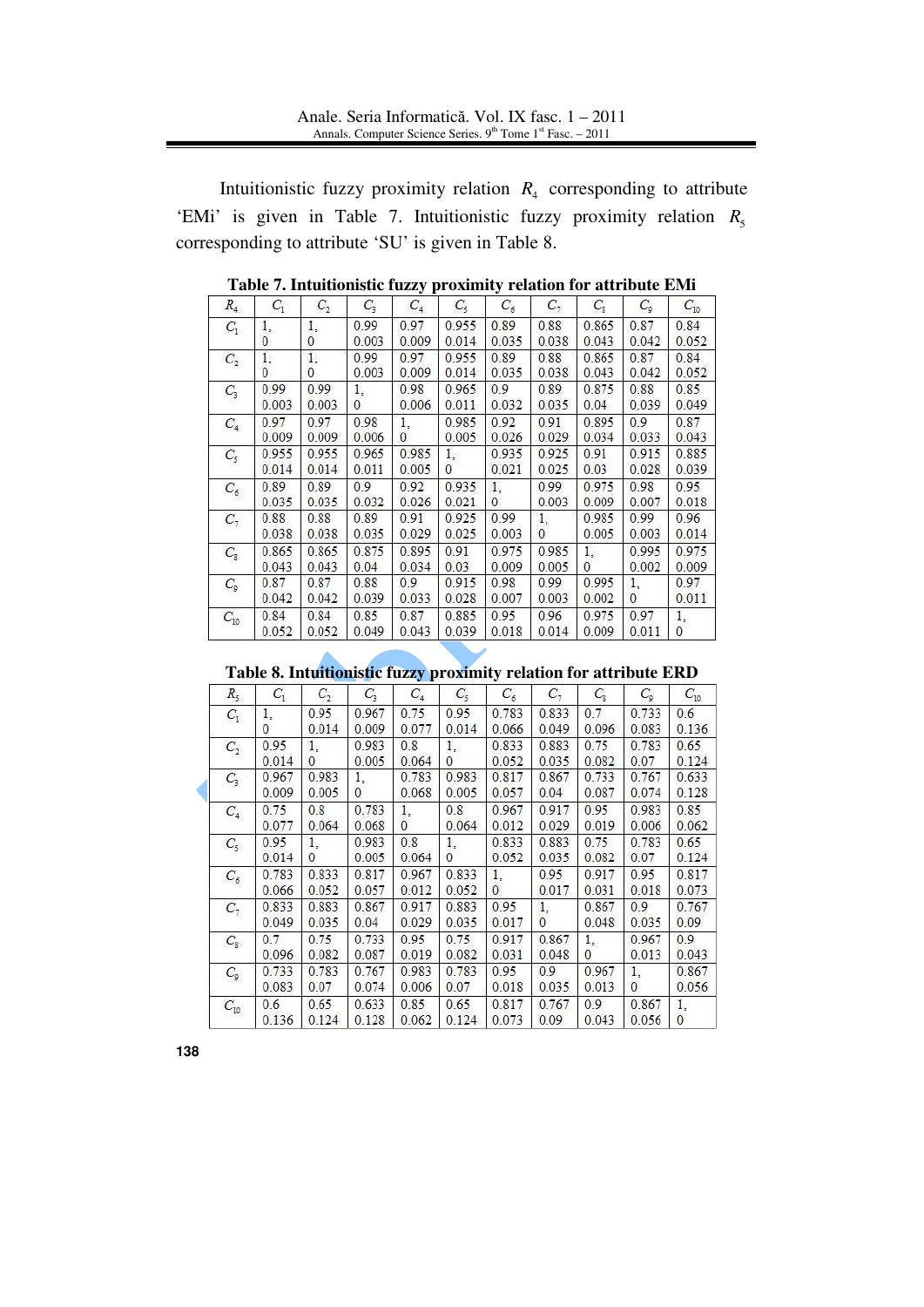Intuitionistic fuzzy proximity relation  $R_6$  corresponding to attribute 'ERD' is given in Table 9.

| $R_6$          | $C_1$    | $C_{2}$      | $C_{3}$  | . .<br>$C_4$   | $C_{5}$  | $C_6$    | $C_{\tau}$   | $C_{\rm s}$  | $C_{9}$      | $C_{10}$     |
|----------------|----------|--------------|----------|----------------|----------|----------|--------------|--------------|--------------|--------------|
| $C_1$          | 1.       | 0.631        | 0.831    | 0.821          | 0.953    | 0.726    | 0.692        | 0.499        | 0.812        | 0.407        |
|                | $\Omega$ | 0.115        | 0.06     | 0.063          | 0.018    | 0.143    | 0.167        | 0.342        | 0.09         | 0.462        |
| C <sub>2</sub> | 0.631    | 1.           | 0.8      | 0.81           | 0.679    | 0.357    | 0.323        | 0.13         | 0.443        | 0.039        |
|                | 0.115    | $\mathbf{0}$ | 0.056    | 0.053          | 0.097    | 0.242    | 0.262        | 0.395        | 0.197        | 0.476        |
| $C_{3}$        | 0.831    | 0.8          | 1,       | 0.99           | 0.879    | 0.557    | 0.523        | 0.33         | 0.643        | 0.239        |
|                | 0.06     | 0.056        | $\Omega$ | 0.003          | 0.042    | 0.196    | 0.218        | 0.372        | 0.147        | 0.47         |
| $C_4$          | 0.821    | 0.81         | 0.99     | 1.             | 0.869    | 0.547    | 0.513        | 0.32         | 0.633        | 0.229        |
|                | 0.063    | 0.053        | 0.003    | $\overline{0}$ | 0.045    | 0.199    | 0.221        | 0.373        | 0.15         | 0.47         |
| $C_{5}$        | 0.953    | 0.679        | 0.879    | 0.869          | 1.       | 0.679    | 0.644        | 0.452        | 0.764        | 0.36         |
|                | 0.018    | 0.097        | 0.042    | 0.045          | $\Omega$ | 0.16     | 0.183        | 0.352        | 0.108        | 0.465        |
| $C_6$          | 0.726    | 0.357        | 0.557    | 0.547          | 0.679    | 1.       | 0.966        | 0.773        | 0.914        | 0.681        |
|                | 0.143    | 0.242        | 0.196    | 0.199          | 0.16     | $\Omega$ | 0.026        | 0.248        | 0.056        | 0.434        |
| $C_7$          | 0.692    | 0.323        | 0.523    | 0.513          | 0.644    | 0.966    | 1.           | 0.807        | 0.88         | 0.716        |
|                | 0.167    | 0.262        | 0.218    | 0.221          | 0.183    | 0.026    | $\mathbf{0}$ | 0.227        | 0.081        | 0.427        |
| $C_{8}$        | 0.499    | 0.13         | 0.33     | 0.32           | 0.452    | 0.773    | 0.807        | 1.           | 0.687        | 0.909        |
|                | 0.342    | 0.395        | 0.372    | 0.373          | 0.352    | 0.248    | 0.227        | $\mathbf{0}$ | 0.287        | 0.327        |
| $C_{9}$        | 0.812    | 0.443        | 0.643    | 0.633          | 0.764    | 0.914    | 0.88         | 0.687        | 1.           | 0.596        |
|                | 0.09     | 0.197        | 0.147    | 0.15           | 0.108    | 0.056    | 0.081        | 0.287        | $\mathbf{0}$ | 0.446        |
| $C_{10}$       | 0.407    | 0.039        | 0.239    | 0.229          | 0.36     | 0.681    | 0.716        | 0.909        | 0.596        | 1,           |
|                | 0.462    | 0.476        | 0.47     | 0.47           | 0.465    | 0.434    | 0.427        | 0.327        | 0.446        | $\mathbf{0}$ |

**Table 9. Intuitionistic fuzzy proximity relation for attribute SU** 

On considering the degree of dependency values  $\alpha \ge 0.92$ ,  $\beta < 0.08$ for membership and non-membership functions, the intuitionistic fuzzy approximation space  $(U, R(\alpha, \beta))$  have the following equivalence classes. This is termed as the granular computing view of the information system.

$$
U/R_1^{\alpha,\beta} = \{ \{C_1, C_2, C_3\}, \{C_4, C_5\}, \{C_6, C_7, C_8\}, \{C_9, C_{10}\} \}
$$
\n
$$
U/R_2^{\alpha,\beta} = \{ \{C_1, C_2, C_3\}, \{C_4, C_5, C_6\}, \{C_7\}, \{C_8, C_9, C_{10}\} \}
$$
\n
$$
U/R_3^{\alpha,\beta} = \{ \{C_1, C_2, C_4\}, \{C_3, C_5\}, \{C_6\}, \{C_7, C_8, C_9, C_{10}\} \}
$$
\n
$$
U/R_4^{\alpha,\beta} = \{ \{C_1, C_2, C_3, C_4, C_5, C_6, C_7, C_8, C_9, C_{10}\} \}
$$
\n
$$
U/R_5^{\alpha,\beta} = \{ \{C_1, C_2, C_3, C_5\}, \{C_4, C_6, C_7, C_8, C_9\}, \{C_{10}\} \}
$$
\n
$$
U/R_6^{\alpha,\beta} = \{ \{C_1, C_2, C_3, C_5\}, \{C_4, C_6, C_7, C_8, C_9\}, \{C_{10}\} \}
$$
\n
$$
U/R_6^{\alpha,\beta} = \{ \{C_1, C_5\}, \{C_2\}, \{C_3, C_4\}, \{C_6, C_7\}, \{C_8\}, \{C_9, C_{10}\} \}
$$

**139** From the above analysis, it is clear that the attribute ERD classify the universe into six categories. Let it be low, average, good, very good, excellent, and outstanding and hence can be ordered. Similarly, the attributes EM, ED, and EA classify the universe into four categories. Let it be low, average, high and very high and hence can be ordered. The attribute SU classify the universe into three categories namely good, very good, and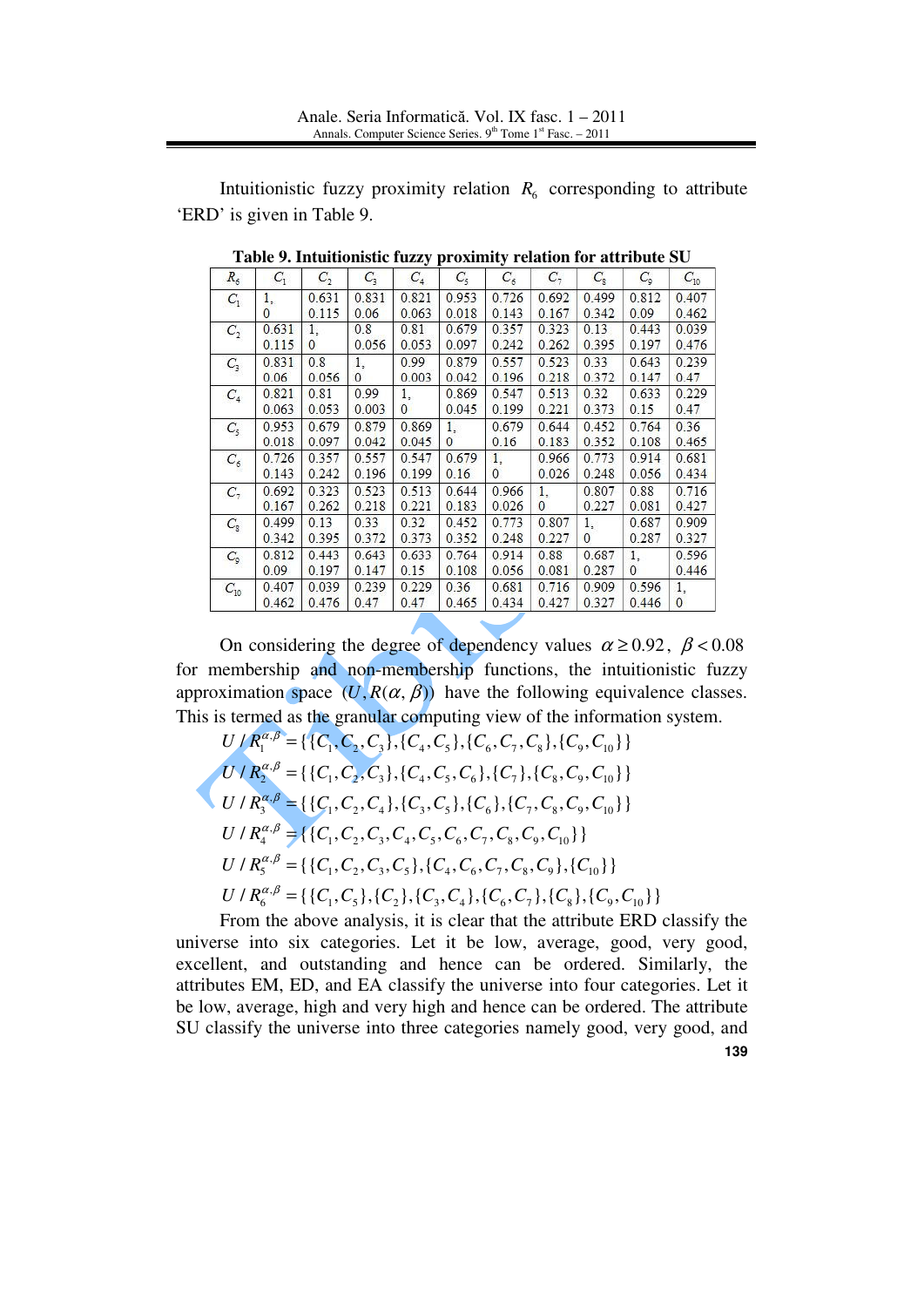excellent. Since the equivalence class  $U/R_4^{\alpha,\beta}$  contains only one group, the universe is  $(\alpha, \beta)$  -indiscernible according to the attribute EMi and hence do not require any ordering while establishing association rules between the attribute values. Therefore, the ordered information table of the small universe Table 3 is given in Table 10.

| Companies             | EM        | <b>ED</b> | EA        | <b>SU</b>        | <b>ERD</b>        |
|-----------------------|-----------|-----------|-----------|------------------|-------------------|
|                       | $(a_1)$   | (a, )     | $(a_3)$   | $(a_5)$          | (a <sub>6</sub> ) |
| $C_{1}$               | Very high | Very high | Very high | <b>Excellent</b> | Outstanding       |
| $C_{2}$               | Very high | Very high | Very high | <b>Excellent</b> | Excellent         |
| $C_{3}$               | Very high | Very high | High      | Excellent        | Very good         |
| $C_4$                 | High      | High      | Very high | Very good        | Very good         |
| $C_5$                 | High      | High      | High      | <b>Excellent</b> | Outstanding       |
| $C_6$                 | Average   | High      | Average   | Very good        | Good              |
| $C_7$                 | Average   | Average   | Low       | Very good        | Good              |
| $C_{8}$               | Average   | Low       | Low       | Very good        | Average           |
| $C_{\rm Q}$           | Low       | Low       | Low       | Very good        | Poor              |
| $\mathcal{C}_{_{10}}$ | Low       | Low       | Low       | Good             | Poor              |

**Table 10. Ordered information table** 

 $\prec_{\text{EM}}$ : Very high  $\prec$  High  $\prec$  Moderate  $\prec$  Low

 $\prec_{\text{ED}}$ : Very high  $\prec$  High  $\prec$  Moderate  $\prec$  Low

 $\prec_{\text{EA}}$ : Very high  $\prec$  High  $\prec$  Moderate  $\prec$  Low

 $\prec_{\text{SU}}$ : Excellent  $\prec$  Very good  $\prec$  Good

 $\prec_{\text{ERD}}$ : Outstanding  $\prec$  Excellent  $\prec$  Very good  $\prec$  Good  $\prec$  Poor

The granular computing view of the ordered information system is given in the following Table 11. To check whether a set of attribute values is an association rule or not, we perform the AND operation among the bit representation of the attribute values of this set. If number of 1's in the result of AND operation is greater than or equal to minimum support, then it is an association rule, otherwise it is not an association rule. For example, let us assume the minimum support is 2. To check whether {EM-very high, SU- excellent} is an association rule, we perform AND operation between bit representation of the attribute values EM-very high and SU- excellent as shown in the Table 12. Since the number of 1's in the result of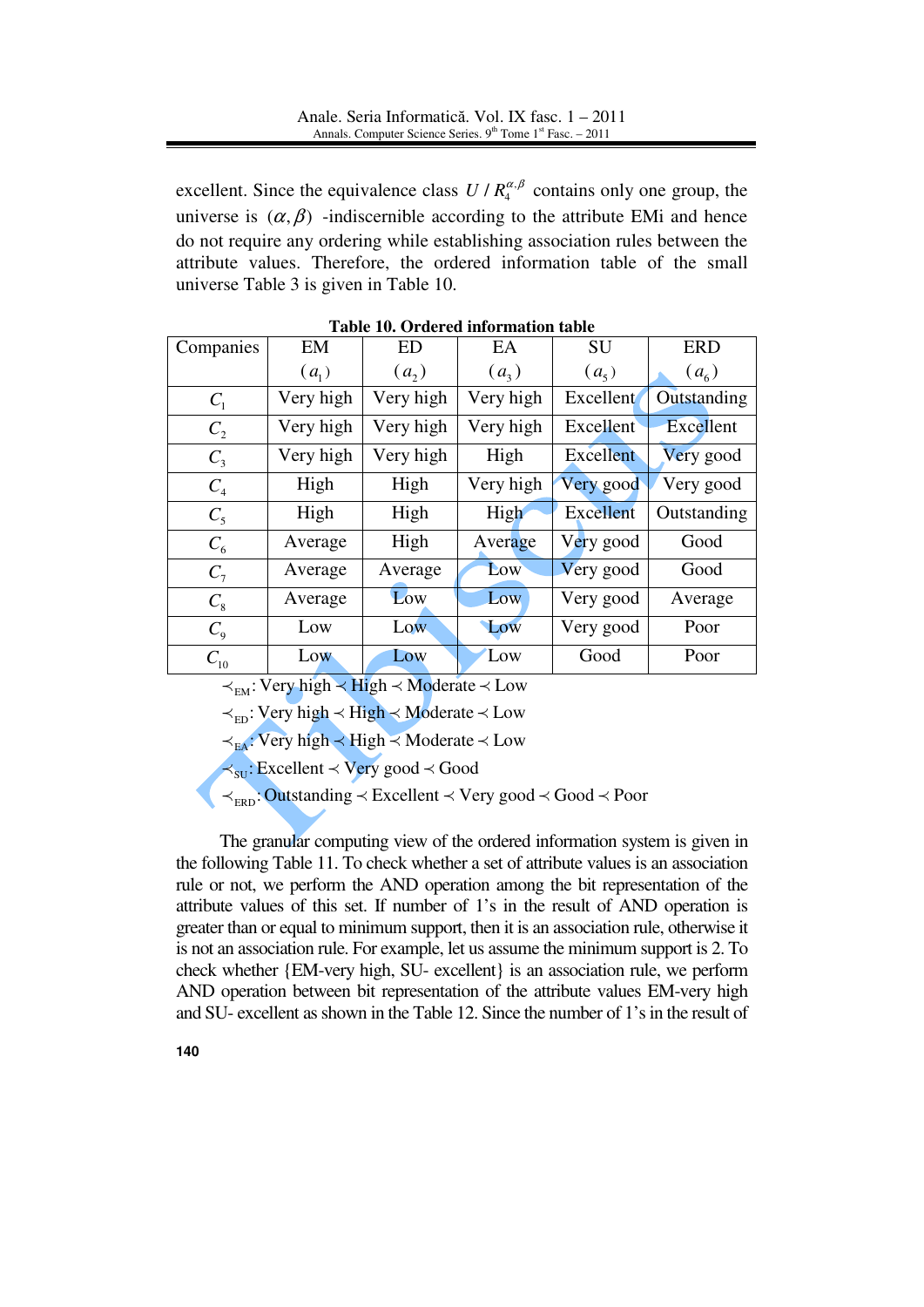AND operation is greater than or equal to the minimum support 2, thus {EM-very high, SU- excellent} is an association rule.

| <b>Granules</b><br>based on | <b>Attribute Values</b> | <b>Granules as List</b>         | <b>Granules as Bits</b> |
|-----------------------------|-------------------------|---------------------------------|-------------------------|
| EM                          | Very high               | $\{C_1, C_2, C_3\}$             | 1110000000              |
|                             | High                    | $\{C_4, C_5\}$                  | 0001100000              |
|                             | Average                 | $\{C_6, C_7, C_8\}$             | 0000011100              |
|                             | Low                     | $\{C_9, C_{10}\}\$              | 0000000011              |
| <b>ED</b>                   | Very high               | $\{C_1, C_2, C_3\}$             | 1110000000              |
|                             | High                    | $\{C_4, C_5, C_6\}$             | 0001110000              |
|                             | Average                 | $\{C_7\}$                       | 0000001000              |
|                             | Low                     | $\{C_8, C_9, C_{10}\}\$         | 0000000111              |
| EA                          | Very high               | $\{C_1, C_2, C_4\}$             | 1101000000              |
|                             | High                    | $\{C_3, C_5\}$                  | 0010100000              |
|                             | Average                 | $\{C_{6}\}\$                    | 0000010000              |
|                             | Low                     | $\{ \{C_7, C_8, C_9, C_{10} \}$ | 0000001111              |
| <b>SU</b>                   | Excellent               | $\{C_1, C_2, C_3, C_5\}$        | 1110100000              |
|                             | Very good               | $\{C_4, C_6, C_7, C_8, C_9\}$   | 0001011110              |
|                             | Good                    | $\{C_{10}\}\$                   | 0000000001              |
| <b>ERD</b>                  | Outstanding             | $\{C_1, C_5\}$                  | 1000100000              |
|                             | Excellent               | $\{C_{2}\}\$                    | 0100000000              |
|                             | Very good               | $\{C_3, C_4\}$                  | 0011000000              |
|                             | Good                    | $\{C_6, C_7\}$                  | 0000011000              |
|                             | Average                 | $\{C_8\}$                       | 0000000100              |
|                             | Poor                    | $\{C_9, C_{10}\}$               | 0000000011              |

**Table 11. Granular computing view of the ordered information table** 

|  | Table 12. AND Operation between two attribute values |  |  |
|--|------------------------------------------------------|--|--|
|  |                                                      |  |  |

| <b>Attribute values</b> | <b>Granules</b> |
|-------------------------|-----------------|
| EM-Very high            | 1110000000      |
| SU-Excellent            | 1110100000      |
| AND                     | 1110000000      |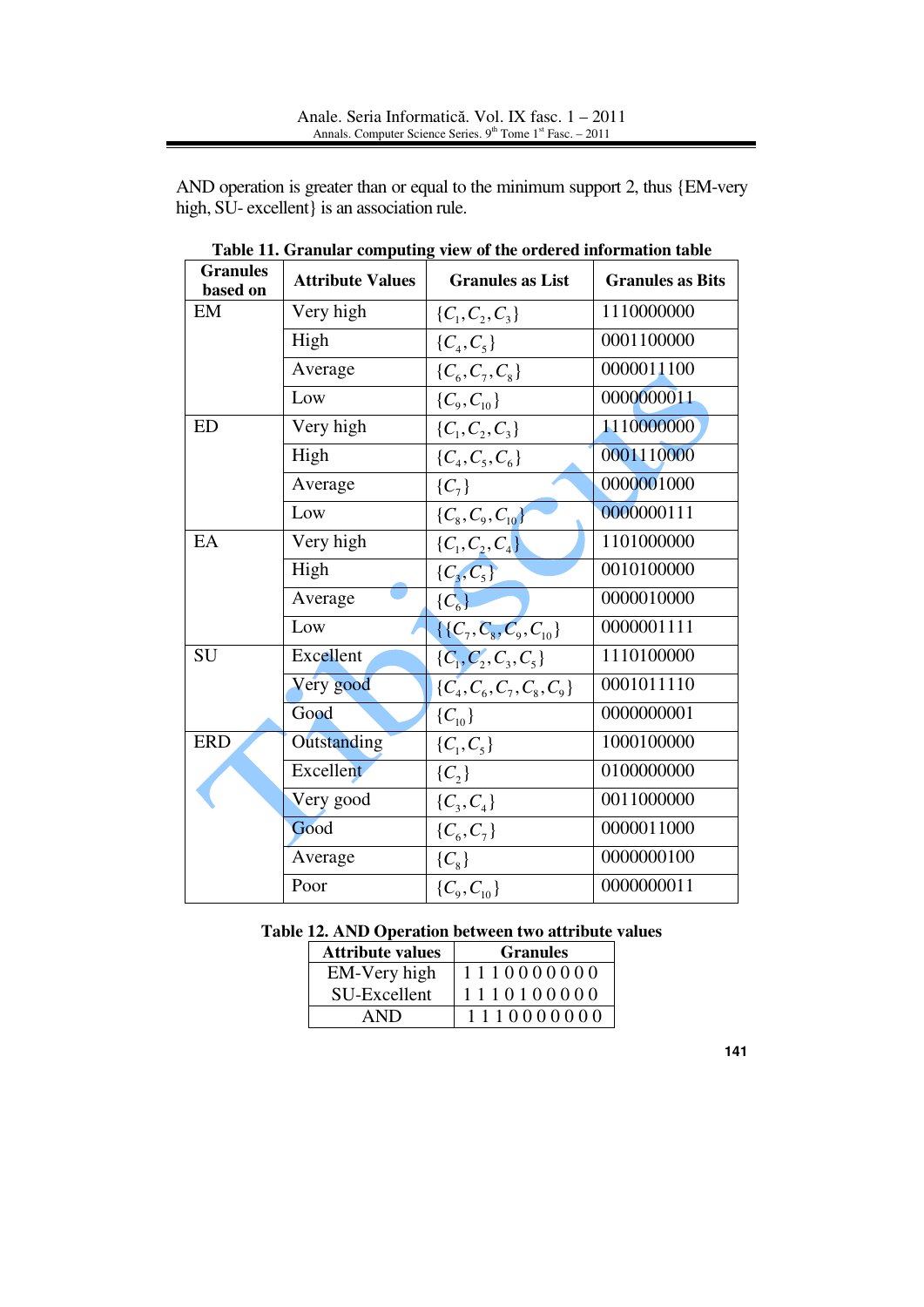Let us consider the attribute values EM-very high, ED-high, and SUgood. The AND operation among bit representation of attribute values EMvery high, ED-high, and SU-good is shown in the Table 13. Since number of 1's in the AND operation is less than the minimum support 2, {EM-very high, ED-high, SU-good} is not an association rule. It indicates that there are no two objects satisfying this association rule.

| <b>Attribute values</b> | <b>Granules</b> |  |
|-------------------------|-----------------|--|
| EM-Very high            | 1110000000      |  |
| $ED-High$               | 0001110000      |  |
| SU-Excellent            | 0000000001      |  |
| AND                     | 0000000000      |  |

**Table 13. AND Operation between two attribute values** 

From the analysis it is clear that {EM-very high, SU- excellent} is an association rule with bit representation 1110000000. It means that, the attribute values EM-very high, and SU- excellent is an association rule of length 2 since it consists of two attribute values of two different attributes. The objects of the universe that is supporting to this association rule are  $C_1, C_2$ , and  $C_3$ . In order to find the association between the attribute and attribute values, we find all possible association rules of length two, and then all possible association rules of length three and so on.

#### **Conclusion**

Association rule granulation is a model for searching knowledge about the universe. We can not discern some objects of the universe from others due to the lack of sufficient information about the universe. The discovery of the knowledge about the universe requires classification of the objects of the universe based on the almost indiscernibility relation rather than the indiscernibility relation. To this end, the proposed model uses rough set on intuitionistic fuzzy approximation spaces with ordering rules to find the associations between any combinations of attribute values that are almost indiscernible. For the degree of dependency value  $\alpha = 1$  and  $\beta = 0$ , it reduces to Pawlak's [Paw98] granulation of knowledge and hence is a better model. Also, association rule granulation using granular computing is more efficient than conventional method while studying large databases.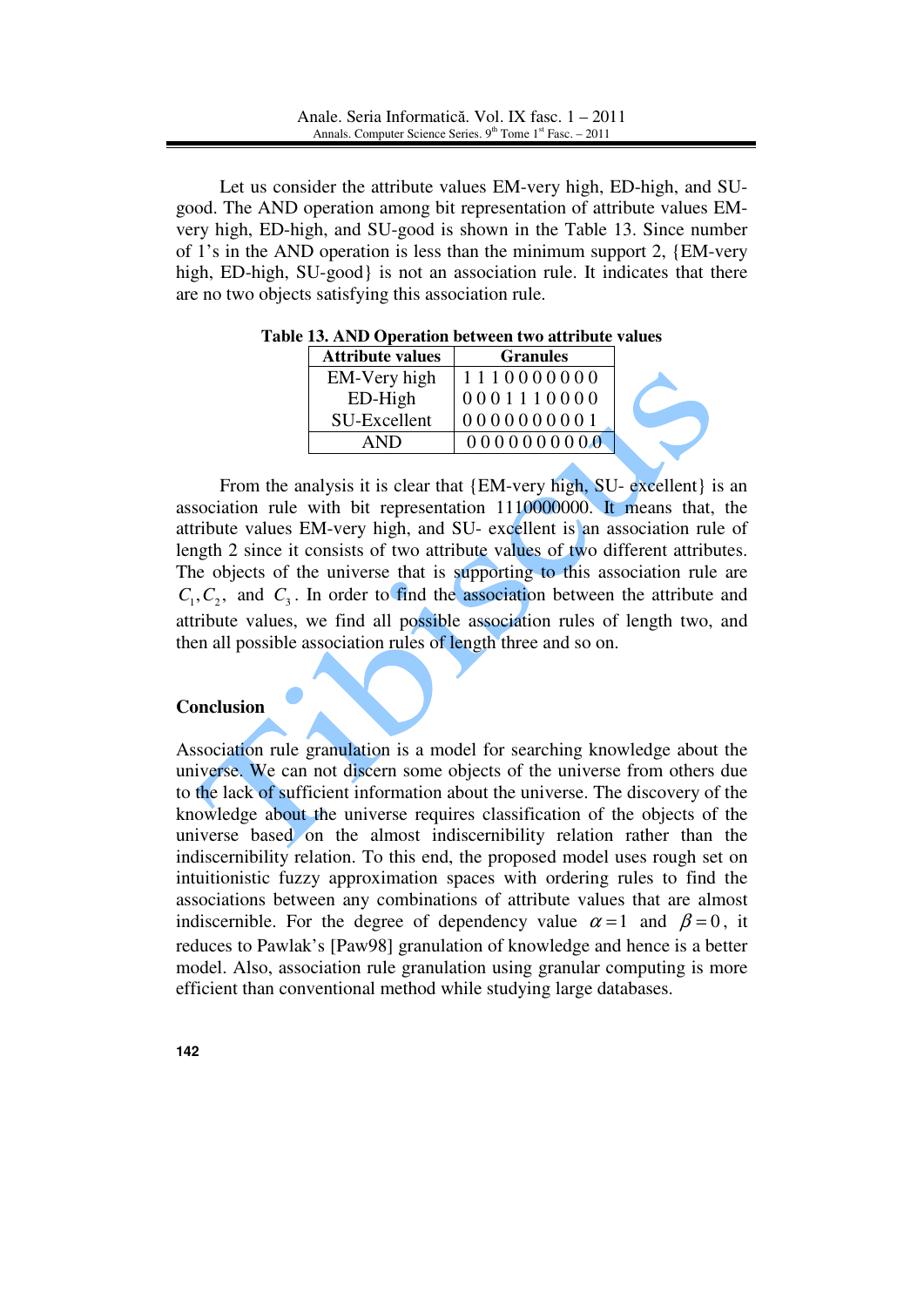#### **References**

- [De99] **S. K. De** *Some Aspects of Fuzzy sets*, *Rough sets and Intuitionistic Fuzzy sets*, Ph.D. thesis, IIT, Kharagpur, 1999
- [DG98] **I. Duntsch, G. Gediga** *Uncertainty Measures of Rough Set Prediction*, Artificial Intelligence, Vol. 106, pp. 109 – 137, 1998
- [JKJ06] **G. Jeon, D. Kim, J. Jeong** *Rough Sets Attributes Reduction Based Expert System in Interlaced Video Sequences*, IEEE Transactions Consumer Electronics, Vol. 52 (4), pp. 1348 – 1355, 2006
- [JQ07] **R. Jensen, Q. Shen** *Fuzzy Rough Sets Assisted Attribute Selection*, IEEE Transactions on Fuzzy Systems, Vol. 15(1), pp. 73 – 89, 2007
- [LLT05] **E. Louie, T. Y. Lin, Xiaohua Tony Hu** *Analysis of Using Granules to Find Association Rules*, IEEE International Conference on Granular Computing, Beijing, China, pp. 556-560, 2005
- [Paw82] **Z. Pawlak**  *Rough Sets*, International Journal of Computer and Information Sciences, Vol. 11(5), pp. 341-356, 1982
- [Paw91] **Z. Pawlak** *Rough Sets, Theoretical aspect of Reasoning about Data*, Kluwer Academic Publishers, 1991
- [Paw98] **Z. Pawlak** *Granularity of Knowledge, Indiscernibility and Rough Sets*, IEEE World Congress on Computational Intelligence, Vol. 1, pp. 106 – 110, 1998
- [PS07a] **Z. Pawlak, A. Skowron** Rudiments of rough sets, Information Science, An International Journal, Vol. 177(1), pp.3–27, 2007
- [PS07b] **Z. Pawlak, A. Skowron** Rough sets some extensions, Information Science, An International Journal, Vol. 177(1), pp.28–40, 2007
- [PS07c] **Z. Pawlak, A. Skowron** *Rough sets and Boolean reasoning*, Information Science, An International Journal, Vol. 177(1), pp.41–73, 2007
- [Reb06] **M. Rebolledo** *Rough intervals-Enhancing intervals for Qualitative Modeling of Technical Systems*, Artificial Intelligence, Vol. 170, pp. 667-685, 2006